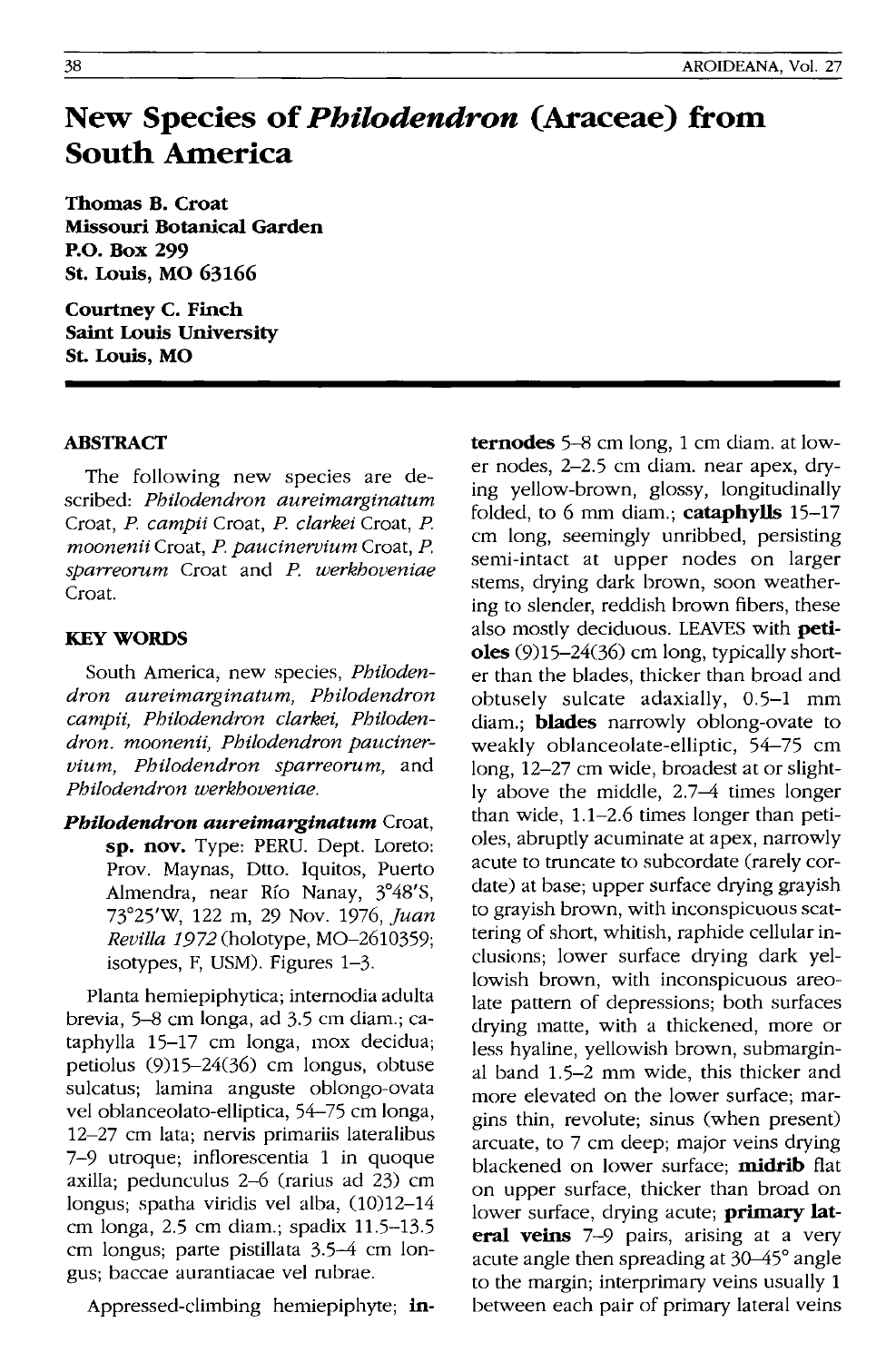and only slightly less prominent; **basal veins** 2-4(5) per side, free to base or nearly so, the uppermost arising at 10-20° angle, the lowermost spreading to as much as 90° angle or reflexed. INFLORESCENC-ES apparently 1 per axil; **peduncles** mostly 2-6 cm long, rarely to 23 cm long in fruit, drying 4-10 mm diam.; **spathe**  green, sometimes white at anthesis  $(10)12-14$  cm long, to 2.5 cm diam. on tube; **spadix** 11.5-13.5 cm long; pistillate portion 3.5-4 cm long, drying 10-13 cm diam.; male portion 9.7 cm long; sterile male portion 6 mm long, 8-13 mm diam.; fertile male portion drying 7–12 mm diam., the constricted portion 6.5-10 mm diam.; ovaries (7)9-10(12)-locular; **ovules** ca. 5-6 per locule. INFRUCTESCENCE apparently 7 cm long, 3.5 cm diam.; **berries** bright orange to red, the persistent styles 1.2-1.6 mm diam., annular, with the margins paler and with distinct stylar depressions, conspicuously depressed and darker medially; seeds drying dark brown, 1 mm long, 0.4 mm diam.

*Philodendron aureimarginatum* is a member of *Philodendron* sect. *Calostigma,* subsect. *Macrobelium* and is known only from Ecuador and Peru, in the drainage of the RIO Napo. Most of the collections are from the Iquitos area, occurring in areas of white sand soil, at less than 150 m elevation, in an area of *Tropical moist forest* (bh-T). The species is characterized by its somewhat elongated blade, usually rounded to subcordate at the base, and especially by the conspicuous, more or less hyaline blade margins. The species almost certainly occurs also in Acre, based on *Croat* 85685 from near Cruziero do SuI but the specimen has not been compared with other material because it has never been sent from Brazil. If it does indeed prove to be the same species, it is important to note that this collection had at least two inflorescences per axil.

*Philodendron aureimarginatum* is most similar to *P. wittianum* Engl., a species with similar blade shape. That species differs in having shorter internodes, cataphylls that usually persist on the stem and blades that lack hyaline margins.

*Balslev* 84636 is atypical in having a much more deeply cordate leaf base but otherwise, has the typical features of the species, including the unusual leaf margin.

Paratypes-ECUADOR. **Sucumbios:**  Reserva Faunistica Cuyabeno, N of Laguna Grande, 0°01'N, 76°11'W, 265 m, 26 Mar. *1989, Balslev et al.* 84636 (MO). PERU. **Loreto:** Distrito Iquitos, Puerto Almendras, 29 Nov. 1976, *Revilla* 1972 (F, MO, USM); Maynas Province, Distrito Loreto, Carretera de Pena Negra, 25 km from Iquitos, 30 Nov. 1976, *Rimachi* 2721 (1MB): Carretera Pena Negra, 2 km beyond Quista Cocha, 5 Jan. 1979, *Rimachi* 4185 (MO); Pto. Almendras, RIo Nanay, near Iquitos, 120 m, 3°45'S, 73°15'W, 120 m, 3 Jan. *1981, Vasquez* & *Jaramillo* 1156 (MO, USM); Puerto Almendras, 3°48'S, 73°25'W, 122 m, 17 Jan. 1989, *Vasquez* & *Jaramillo*  11537 (MO, USM); Arboleda de Peritos Forestales, near Pto. Almendra, 27 July *1972, Croat* 18552 (F); Mishana, halfway between Iquitos and Santa Maria de Nanay, RIO Nanay, 130 m, 3°50'S, 73°30'W, 130 m, 22 July 1980, *Gentry et al. 28952*  (MO); vic. Campamento Uno, 150 m, 3°50'S, 73°30'W, 150 m, 24 Feb. 1981, *Gentry et al.* 31699 (MO); trail from UNAP (Zungarococha) to Nina Rumi, 130 m, 23 July 1984, *McDaniel* & *Rimachi 27819*  (1MB, MO); RIo Nanay, ca. 10 km above Puerto de Almendras, trail to Caserio Nina Rumi, 12 May 1976, *Rimachi* 2256 (1MB); Yavari, Petropolis, 3 km from Río Amazonas, 8 Sep. 1976, *Revilla* 1291 (F, USM).

*Philodendron campii* Croat, **sp. nov.**  Type: ECUADOR. Pastaza: Along rd. between Puyo and Banos, vic. Shell, less than 1 km N of village, disturbed virgin forest in marshy area with standing water, 1,096 m, 1°29'39"S, 78°03' 52"W, 15 Aug. 2002, *Croat, Hannon* & *Schmidt* 86625 (holotype, MO-5745870; isotypes, K, US). Figures  $5-8$ .

Planta hemiepiphytica; internodia 2-3 cm longa, 1-1.4 cm diam.; cataphylla plerumque 2-costata, 20-25 cm longa; petiolus teres, 5.5-7.5 cm longus; blades oblongo-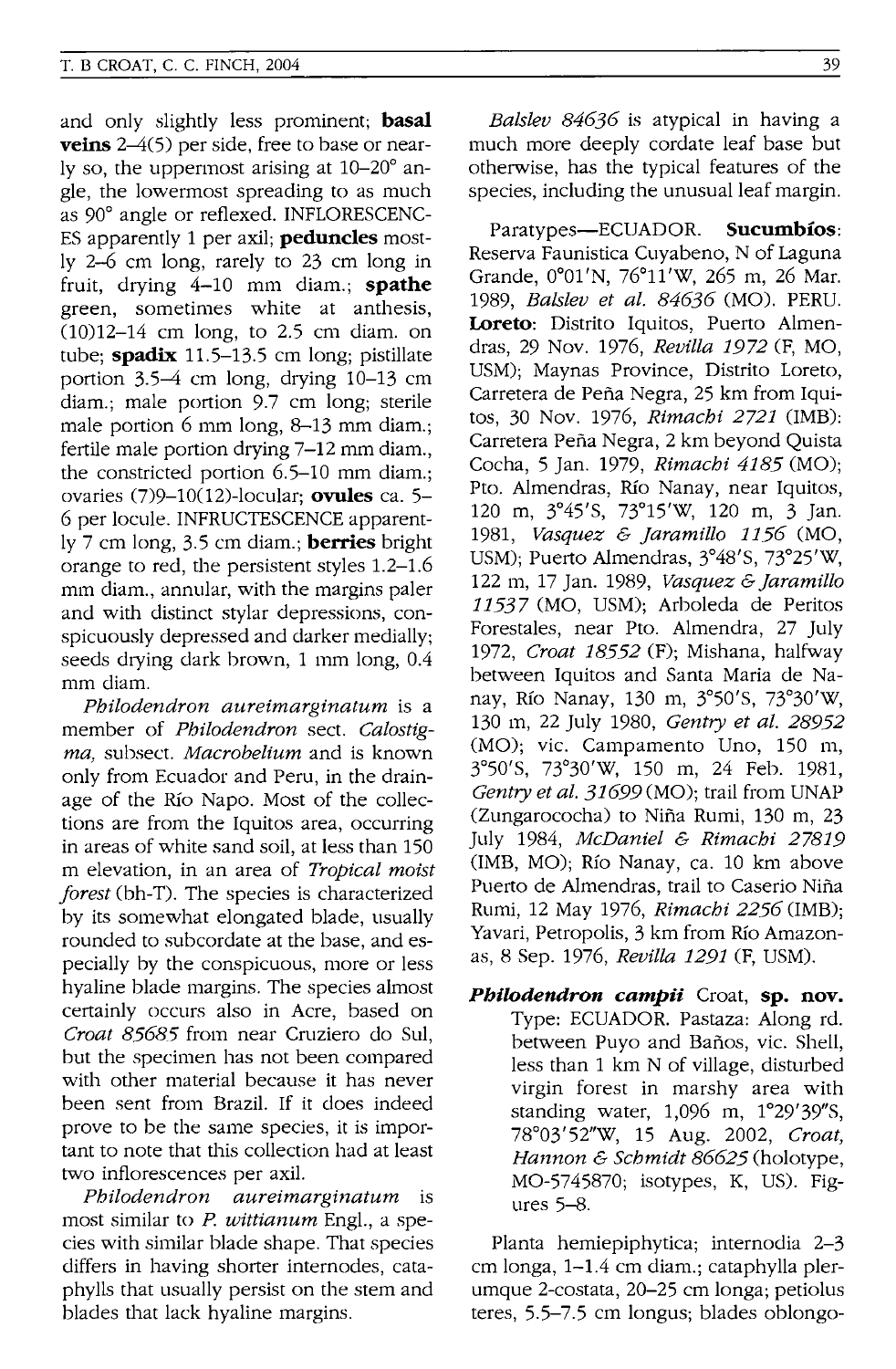

Figs. 1-4. 1-3 Philodendron aureimarginatum Croat (Balslev 84636). - 1 (top L). Herbarium specimen showing blade with cordate base and infructescence. - 2 (top R). (Revilla 1972). Type specimen showing leaf blade with rounded base and inflorescence at anthesis.  $-3$  (bottom L). (*Rimachi 2721*). Herbarium specimen showing stem with cat-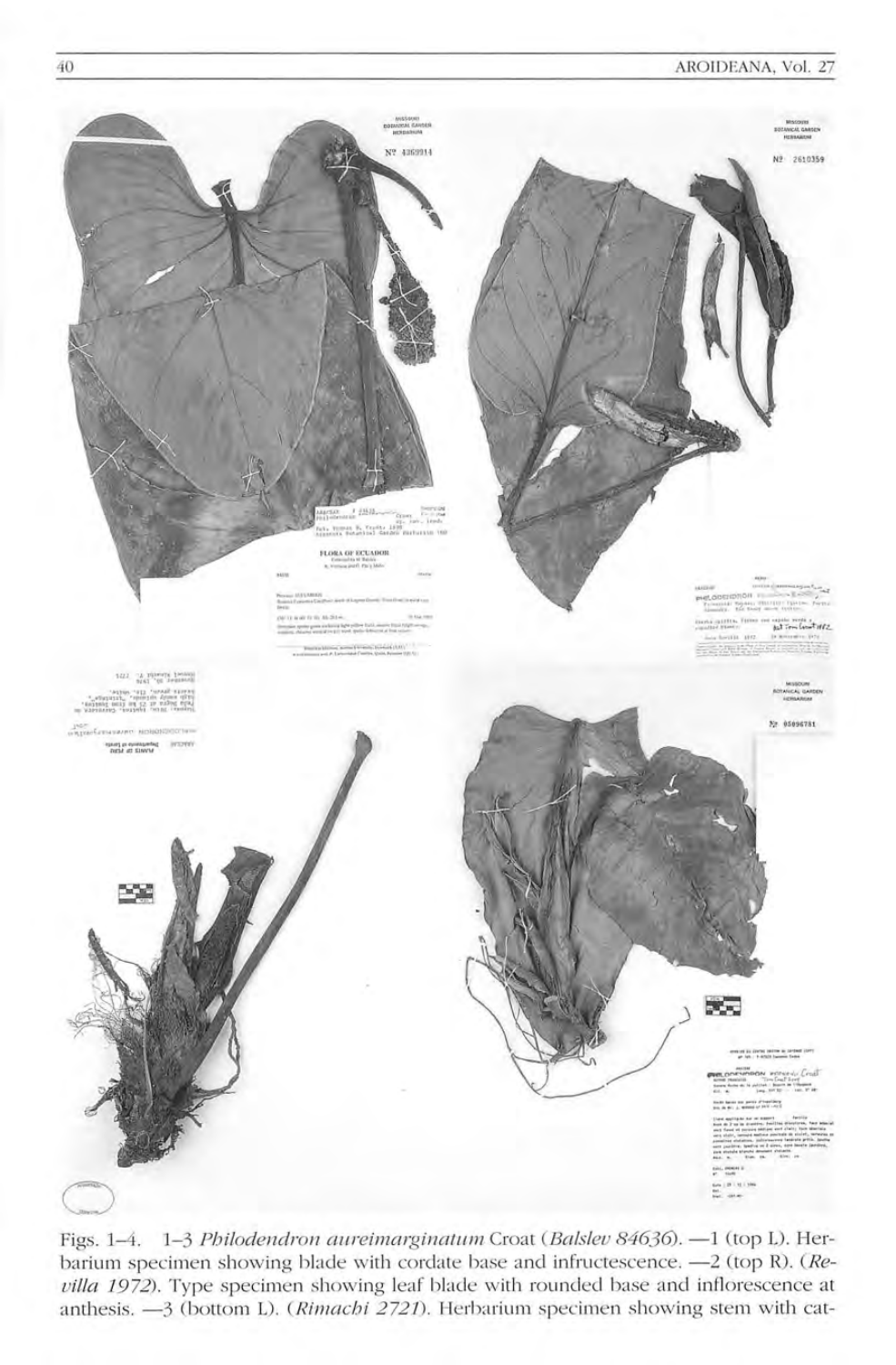lanceolata, 30-50 cm longa, 7.5-17 cm lata, plerumque obtusa vel rotundata ad basim; nervis primariis lateralibus 16-23 plerumque; inflorescentia 2-5(9) in quoque axila; pedunculus 6-11.6 cm longus; spatha viridis vel cremea, 4.5-8.2 cm longa; spadix viridis vel cremeus, 5.9-10.4 cm longus, parte pistillata 1.5-3.72 cm longa, 6.2-9 mm diam.

Epiphytic or occasionally terrestrial at higher elevations; **internodes** 2-3 cm long, 1-1.4 cm diam., pale green, drying tan to brownish; sap clear; leaf scars moderately conspicuous, 2.1 cm high, 3.7 cm wide; roots relatively few per node, descending, drying brown, mostly to ca. 4 cm long, 1-1.5 mm diam.; **cataphylls** subcoriaceous, sharply 2-ribbed, 20-25 cm long, medium green, with hyaline margins, inequilateral at apex, drying brownish, ultimately becoming fibrous. LEAVES erect to spreading, more or less rosulate; **petioles** 5.5–7.5 cm long, 9–10 mm diam., somewhat C-shaped in cross-section, thickly swollen and moderately spongy, bluntly and shallowly to deeply sulcate, medium green, semi-glossy, sheathed inconspicuously or between  $\frac{1}{3}$  and  $\frac{1}{2}$  of its length; **blades** oblong-oblanceolate, 30- 50 cm long, 7.5-17 cm wide at widest point, 4-6.7 times longer than wide, 5.4- 9.25 times longer than the petioles, widest point at  $\frac{1}{2}$  to  $\frac{2}{3}$  of length, subcoriaceous, semi-glossy, weakly bicolorous, dark green above, slightly paler below, acuminate at apex, acute to attenuate at base; **midrib** flattened near base, convex toward apex above, thicker than broad below; **primary lateral veins** (9)16-23 per side, arising from the midrib at  $60-80^\circ$ (mostly about  $70^{\circ}$ ), curving upward, somewhat quilted-sunken above, convex and darker than the surface below; interprimary veins conspicuous, darker than surface; minor veins clearly visible; crossveins sometimes weakly visible. INFLO-

RESCENCES 2-5(9) per axil; **peduncles** 6- 11.6 cm long, slightly flattened, ca. 3 x 5 mm diam., 0.9-1.5 times as long as the petioles, weakly glossy, medium green; **spathe** medium green to cream outside, not at all constricted, 4.5-8.2 cm long, averaging about 6 cm, to 2 cm diam. when furled, 3.4-3.7 cm wide when open, weakly cuspidate-acuminate at apex, the blade turning paler toward the margins, finally almost white along the margins; resin canals prominent, extending to within 1.7 cm of apex and 1 cm above the base; **spa**dix white,  $5.9-10.4$  cm long; pistillate portion cylindroid, slightly narrowed toward the apex,  $1.5-3.72$  cm long,  $5-8$  mm diam. near apex, 6.2-9 mm midway, 6-8.5 mm at base; staminate portion weakly tapered, 2.3-7.5 cm long, 7.4-9 mm diam. at base, 5.4-7.5 mm diam. midway, 4-5.8 mm diam. near the apex; sterile staminate portion 8-10 mm long; **pistils**  $\pm$  oblong, 1.6-2.2 mm long, 1.1-2 mm diam.; locules 6(7), ca. 1 mm long; **ovules** 1-2 per locule, contained within an oblong, transparent, gelatinous envelope, basal ovules 0.5 mm long, the funicle much shorter than the ovule; stigma depressed-globose, 0.4- 0.7 mm diam., 0.4 mm thick. INFRUC-TESCENCE with **berries** green to brown.

*Philodendron campii* ranges from Brazil (Amazonas) to southern Colombia (Amazonas, Vaupes, Putumayo, Nariño), through Ecuador (Napo, Pastaza, Sucumbios, Morona-Santiago) and into northern Peru (Amazonas, Huanuco, Loreto, San Martín), and occurs in *Tropical moist forest* (bh-T), *Tropical wet forest* (bmh-T) and *Tropical pluvial forest* (bp-T) life zones, at 130-1,180 m elevation. Most collections have been made in Ecuador, in Sucumbios, Napo and Pastaza Provinces or in Loreto Department of Peru. The collection from Vaupes Department of Colombia represents an outlying population, though it is possibly more common in the interven-

 $\leftarrow$ 

aphylls, petiole and an inflorescence. -4 (bottom R). *Philodendron moonenii* Croat (Cre*mers 14490).* Type specimen.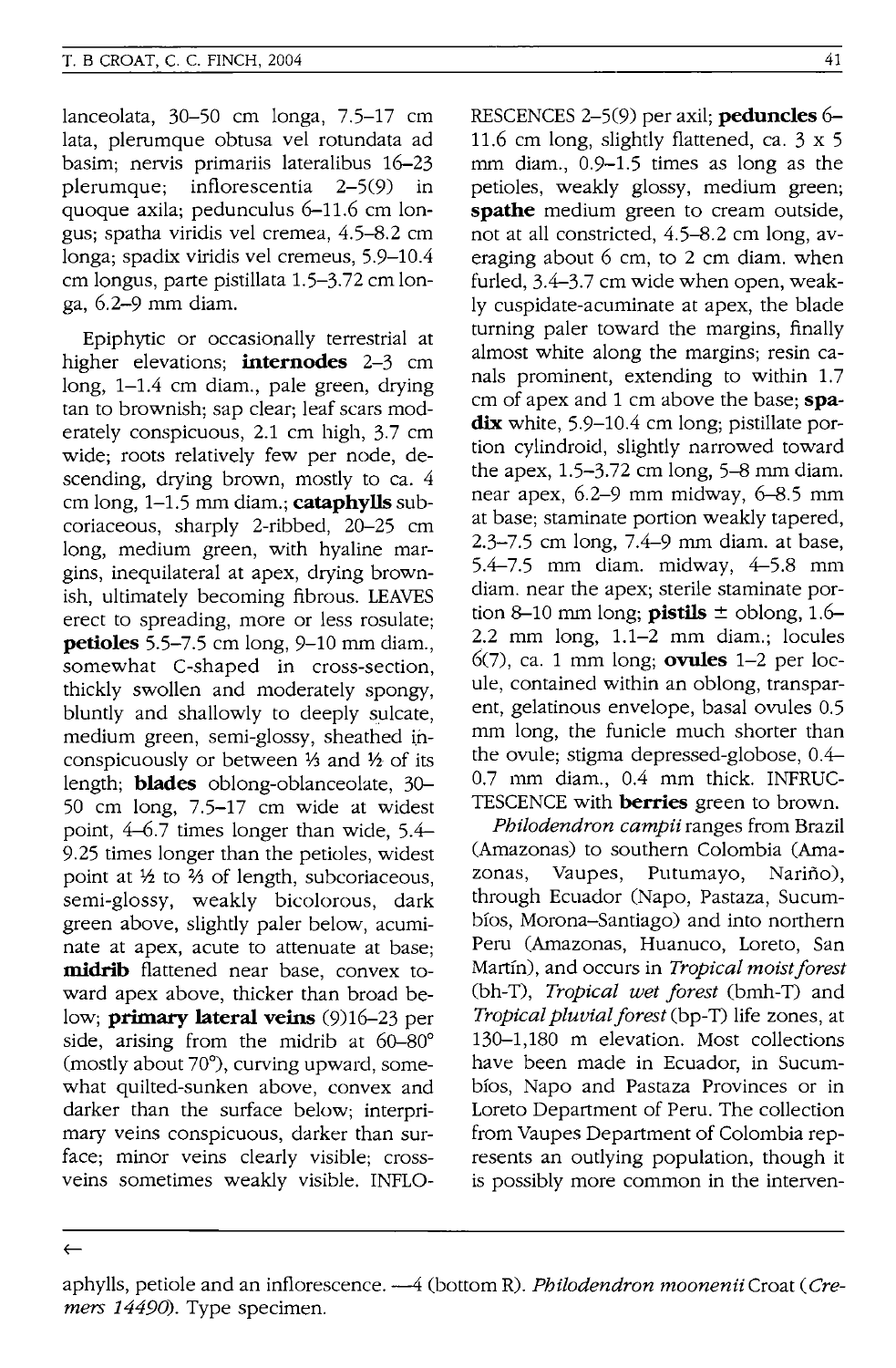

Figs. 5-8. Philodendron campii Croat -5, -6 (top L, top R). (Croat 58869). -5 Potted flowering plant showing typical blade shape with an acute base. -6 Inflorescence at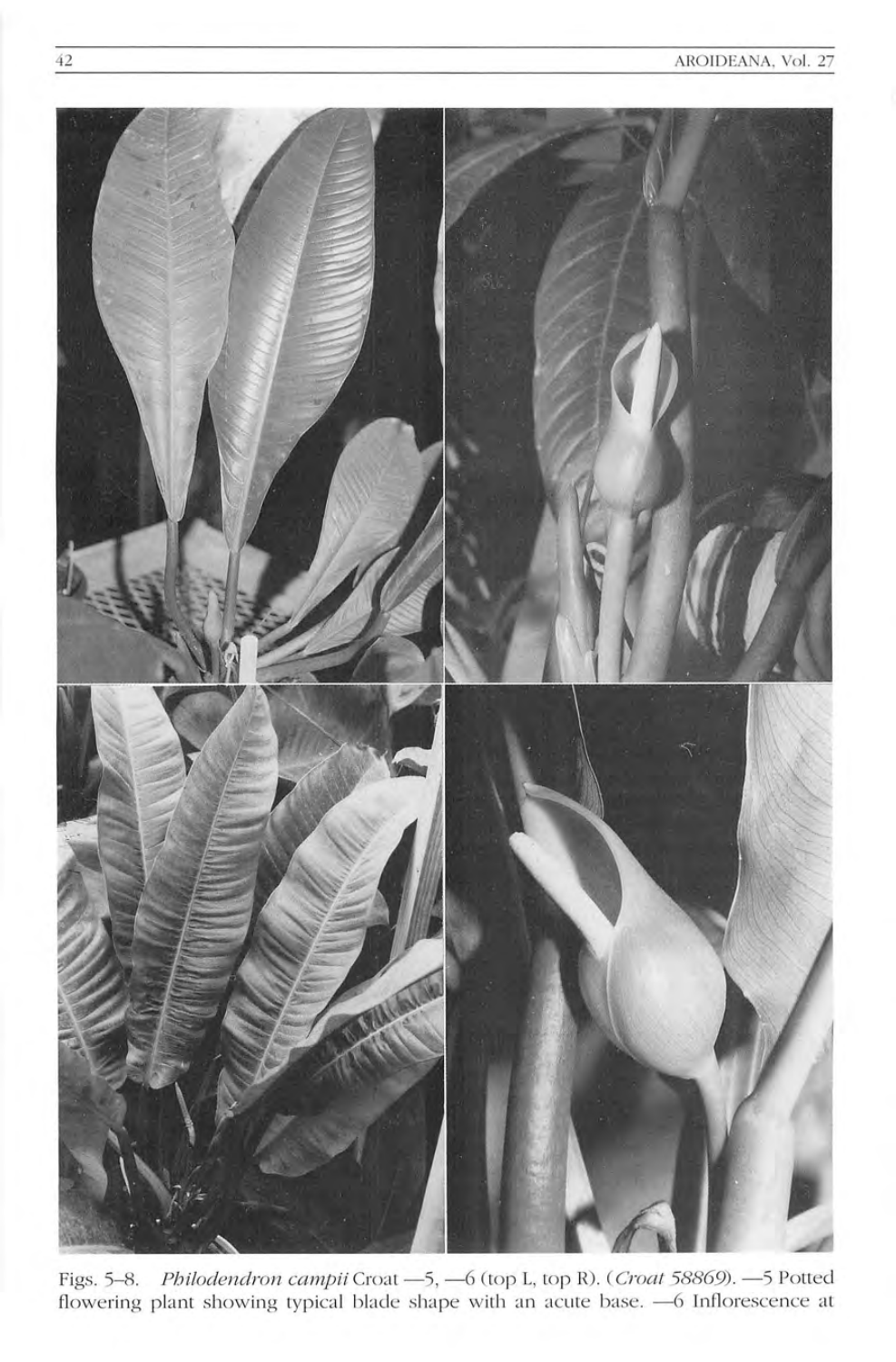ing area than the collections indicate. Collections from Morona-Santiago, in Ecuador, and San Martin and Huanuco Departments in Peru, were less common.

*Philodendron campii* is distinguished by its usually epiphytic, rosulate habit, short, moderately slender stem and mostly oblanceolate to somewhat oblong-elliptic leaf blades with (9)16-23 pairs of primary lateral veins, usually  $8-10(15)$  mm apart and arising at ca.  $70^{\circ}$  from the midrib. In addition, it has 2-5(9) inflorescences per axil, with ovate to nearly globular, greenish spathe tubes that are maroon within, and greenish white blades. It is a member of subgenus *Philodendron,* section *Calostigma,* subsection *Glossophyllum,* and has 5-6-locular ovaries and a solitary, basal ovule in each locule.

*Philodendron campii* is most easily confused with another new species described here, *P. paucinervium* Croat. The latter species has similar features, such as darkdrying blades and clusters of inflorescences of similar size and shape, but differs in having more oblanceolate blades that are usually attenuated toward the base, below the middle of the blade, and have  $4-7$ pairs of primary lateral veins that depart the midrib at a very acute angle, then spread at a 40–60° angle. In contrast, *P*. *campii* has blades that are more uniformly oblong-elliptic, with scarcely if any attenuation in the lower half of the blade, and usually have 16-23 pairs of primary lateral veins that typically depart the midrib promptly, at a  $60-80^\circ$  (mostly 70°) angle.

Although the drying color of most aroids tends to be consistent, unless moderately low temperatures are used, which causes them to dry less darkened, the drying color of both *P. campii* and *P. paucinervium*  are somewhat inconsistent. While most collections of *P. campii* dry rather blackened, some specimens dry yellow-brown (See *Holm-Nielsen et al. 22180, 22229, 22480* and *22604* all from Curaray, in Pastaza Province). The same is true of *P. paucinervium,* with most collections drying somewhat blackened but with other specimens drying yellowish gray on the upper surface and yellowish green below (See Ule 6186, *6306),* others drying dark brown above and yellow-brown below (See *Schultes* & *Idrobo* 1 *7420)* and still others drying yellow-brown on both surfaces (See *Killip* & *Smith 28149).* 

Herbarium material of *P. campii* might be confused with *P. acutifolium* K. Kr., which has similar, oblanceolate blades. That species differs in having much larger,<br>typically more vellow-green-drying more vellow-green-drying blades, a larger inflorescence and a petiole that is usually deeply flat-sulcate.

*Philodendron campii* can also be confused with what may prove to be another species, since all of the material dried yellowish brown rather than blackened. These might, in fact, be the same species, but we are reluctant to include them here as paratypes. The material discussed above was collected in Peru, in the Bosque Nacional de Iparia in Huanuco Department, in *Tropical dry forest* (T-df) *(Schunke 2440),* in San Martin Department, along the road between Tarapoto and Yurimaguas, in *Tropical moist forest*  (bh-T) *(Plowman 6003; Knaap* & *Mallet*  8428), and in Huambisa in Amazonas Department, in *Tropical moist forest* (bh-T) *(Huashikat 570).* 

Kennedy 3874, from Jatun Satcha, is unusual in having blades that are more elliptic than most collections, but is probably this species.

The species was first collected by Eric Asplund in 1939. Since Asplund already has a species named in his honor, this species is named in honor of W. H. Camp, previously of the New York Botanical Gar-

anthesis. -7 (bottom L). Cultivated potted plant, Bamboo Nurseries, Miami, showing blades with weakly subcordate base and more quilted veins. -8 (bottom R). *(Croat*  61735). Inflorescence at anthesis showing side view.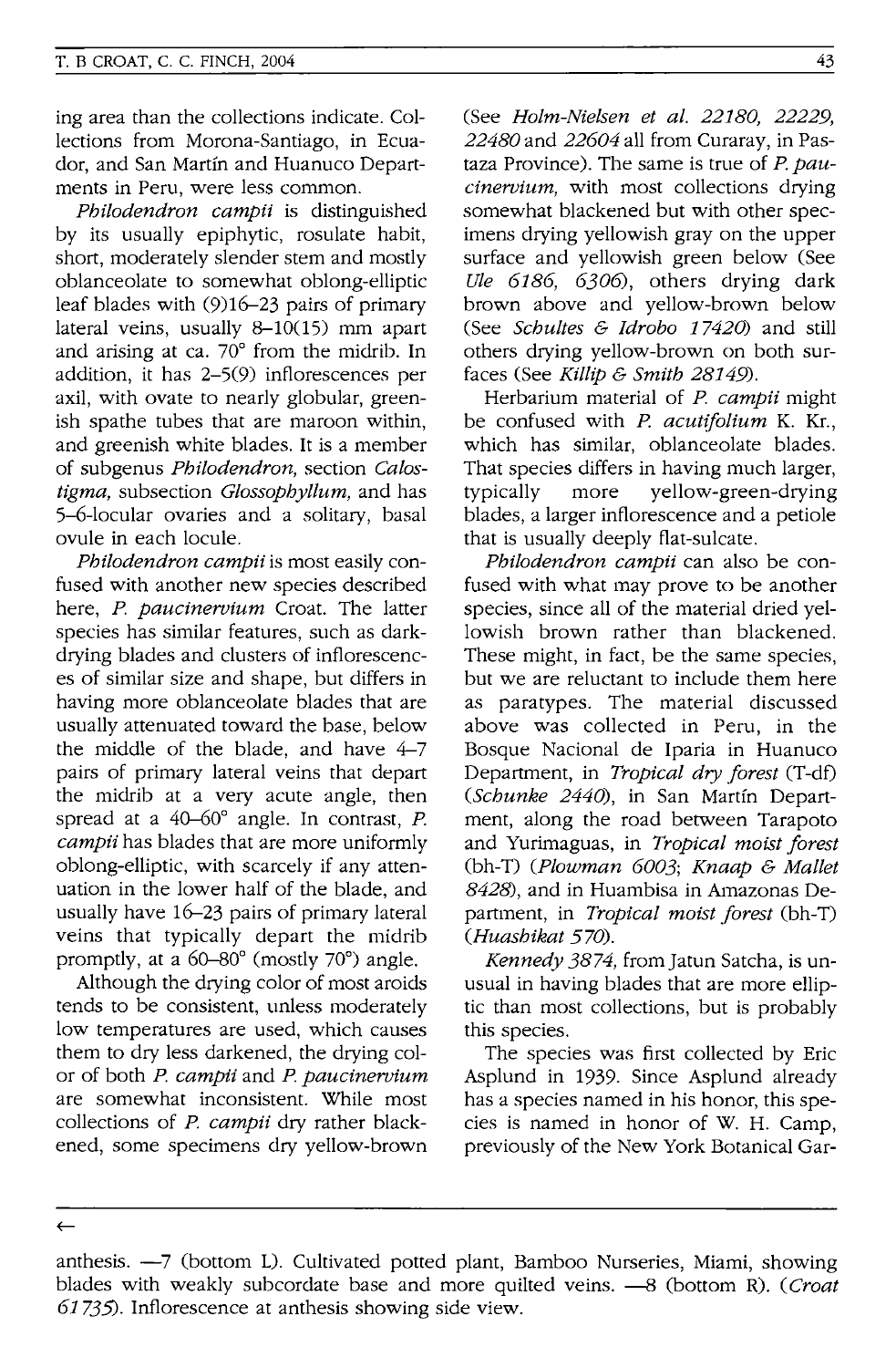den, who made the second collection of the species in 1944.

*Philodendron campii* was treated in *Hortus Third* (Bailey & Bailey, 1976) and in *Exotica* 3 (Graf, 1963) as *Philodendron*  "lynette". It was considered a hybrid of *P*. *elaphoglossoides* Schott and *P. wendlandii* Schott (Bailey & Bailey, 1976), but the species is certainly not a hybrid. One of the purported parents, *P. wendlandii*, is restricted to Central America and *P. elaphoglossoides* is a rather rare species that does not occur within the natural range of *P*. *campii.* 

Paratypes-BRAZIL. **Amazonas**: Río Javari, behind Paleiras Army Post, 5°8'S, 72°49'W, 1 Aug 1973, *Lleras P16997* (NY, US); 5°S, 72°49'W, 1 Aug 1973, *Heras et al. P16997* (INPA). COLOMBIA. Amazonas: Amacayacu, Parque Nacional Natural Amacayacu, Centro Administrativo INDER-ENA, a la orilla del Rio Amacayacu, Bosque alto sobre maduro sobre suelos arcillosos,  $3^{\circ}47'$ S,  $70^{\circ}15'$ W, 100 m, 14 Apr. 1991, *Pipoly 15390* (MO); Rfo Apaporis, Raudal Yayacopi (La Playa) and vicinity, 0°5'S, 70°30'W, 244 m, 15 Mar. 1952, *Schultes & Cabrera 15989* (US). Nariño: La Planada, Tuquerres-Ricaurte, Reserva Natural La Planada, 7 km above Chucunés, trail to Pialapi, 150-200 m past entrance to La Planada Field Station, 1°06'N, 77°53'W, 244 m, 10 Mar. 1990, *Croat* 78285 (MO). Putumayo: Buena Vista, 28 Sep. 1972, *Yaiguaje* 41 (ECON); 13 Sep. 1972, *Piaguaje* 8 (ECON). ECUADOR. **Morona-**Santiago: Centro Shuar Yukutais, 2°30'S, 78°8'W, 900 m, 12 Mar. 1990, *Bennett et at. 4076* (MO, QCNE); Lim6n (Gen. Plaza Guttiérrez) and Gualaceo, 1.2 km N of Lim6n, 2°58'36"S, 78°26' 24"W, 1,211 m, 11 Aug 2002, *Croat et al.* 86477(MO); Macas-Riobamba (Guamote), 10.5 km W of Proano, 2°16'09"S, 78°11'35"W, 956 m, 23 Aug 2002, *Croat* & *Hannon 86807* (MO); Gualaquiza Cant6n, Gualaquiza-Nueva Targui, Rio Bomboiza, 3°26'S, 78°36'w, 1,300 m, 6 Mar. 1992, *Croat 72760* (MO); Lim6n-Indanza, Cordillera del C6ndor, Valley of Rfo Coangos, east of Shuar village of Tinkimints, 3°15'25"S, 78°12'50"W,

1,000 m, 25 Mar. 2001, *Neill* & *Manzana*res 13219 (MO, QCNE); Morona Cantón, Macas-Puyo, 31 km N of Rio Upano, 2°1'S, 77°56'w, 1,125 m, 7 Mar. 1992, *Croat*  72798 (MO); Yurupaza, 600 m, 2 June 1947, *Harling 1040* (S); Rio Upano, 1,750- 2,500 m, 13 Nov. 1944, *Camp* 979 (NY, S); Tena, 29 Aug. 1939, *Asplund* 8899 (S). Napo: Puerto Napo-Mishuallí (16.5 km E on Rio Misahuallf, at junction with Rio Napo), 3.5 km E of Puerto Napo, ca. 1002'S, 7r47'W, 2 May 1984, *Croat 58869*  (MO); Limoncocha, 18 Mar. 1979, *Thomp*son 185 (MO); El Coca-Los Sochas, 0°25'S, 76°55'W, 250 m, 08 Oct 1987, *Ceron 2416*  (MO, QCNE); Nuevo Rocafuerte,  $0^{\circ}56'$ S, 75°24'W, 200-230 m, 27 Feb. 1981, *Jaramillo 4415* (AAU, QCA); 0°30'S, 77°01'W, 250 m, 1 Oct 1987, *Ceron* 2331 (MO, QCNE); vic. Limoncocha, 240 m, 16 June 1978, *Madison et.al.* 5336 (K, QCA, SEL, US); Narupa-Coca, Huamani Centro Calluhua Yacu, 31 km E of Tena-Baeza rd, 0°40'S, 77°40'W, 1,150 m, 24 Dec. 1988, *Gentry et al. 64089* (MO); Luguna Jaton Co, 60 km SW of Nueva Rocafuerte, 1000'S, 75°27'W, 200 m, 1 Sep. 1982, *Balslev 3053* (AAU); Archidona-Baeza, 6 km N of Archidona, 0°51'12"S, 77°47'20"W, 745 m, 19 Apr. 2003, *Croat et al. 87766*  (MO); road to Mushullacta, 1-5 km S of Main Narupa-Coca Road, vic. Parque Nacional Napo-Galleras, 0°42'S, 77°36'W, 1,500 m, 20 Apr. 2003, *Croat et at. 87863*  (MO); Río Yasuní, Garza Cocha, 1°05'S, 75°47'W, 200 m, 12 Apr. 1983, *Lawesson 43510* (AAU); Canon de los Monos, 15 km N of Coca, Río Coca, 0°20'S, 77°1'W, 250 m, 9 Apr. 1985, *Palacios 300* (CM, MO, QCNE); 15 km N of Coca, Rio Coca, Hacienda Noboa, 0°20'S, 77°1'W, 250 m, 5 Apr. 1985, *Neill* 6349 (MO, QCNE); Estaci6n Bio16gica Jatun Sacha, along S bank of Rio Napo, 8 km E of Puerto Misahualli, 1004'S, 77°36'W, 450 m, 2 Apr. 1992, *Croat*  73449 (MO, QCNE); 1 Apr. 1992, *Croat*  73382 (MO); 1°04'S, 77°36'W, 400 m, 6 May 1990, *Palacios, Alvarez & Freire 4921* (MO); 1°04'S, 77°37'W, 450 m, 3 July 1986, *Miller et al.* 2341 (MO, QCNE); 19-28 Mar. 1987, *Ceron M. 970* (MO, QCNE); 23-27 June 1987, *Ceron M.* 1749 (AAU, MO,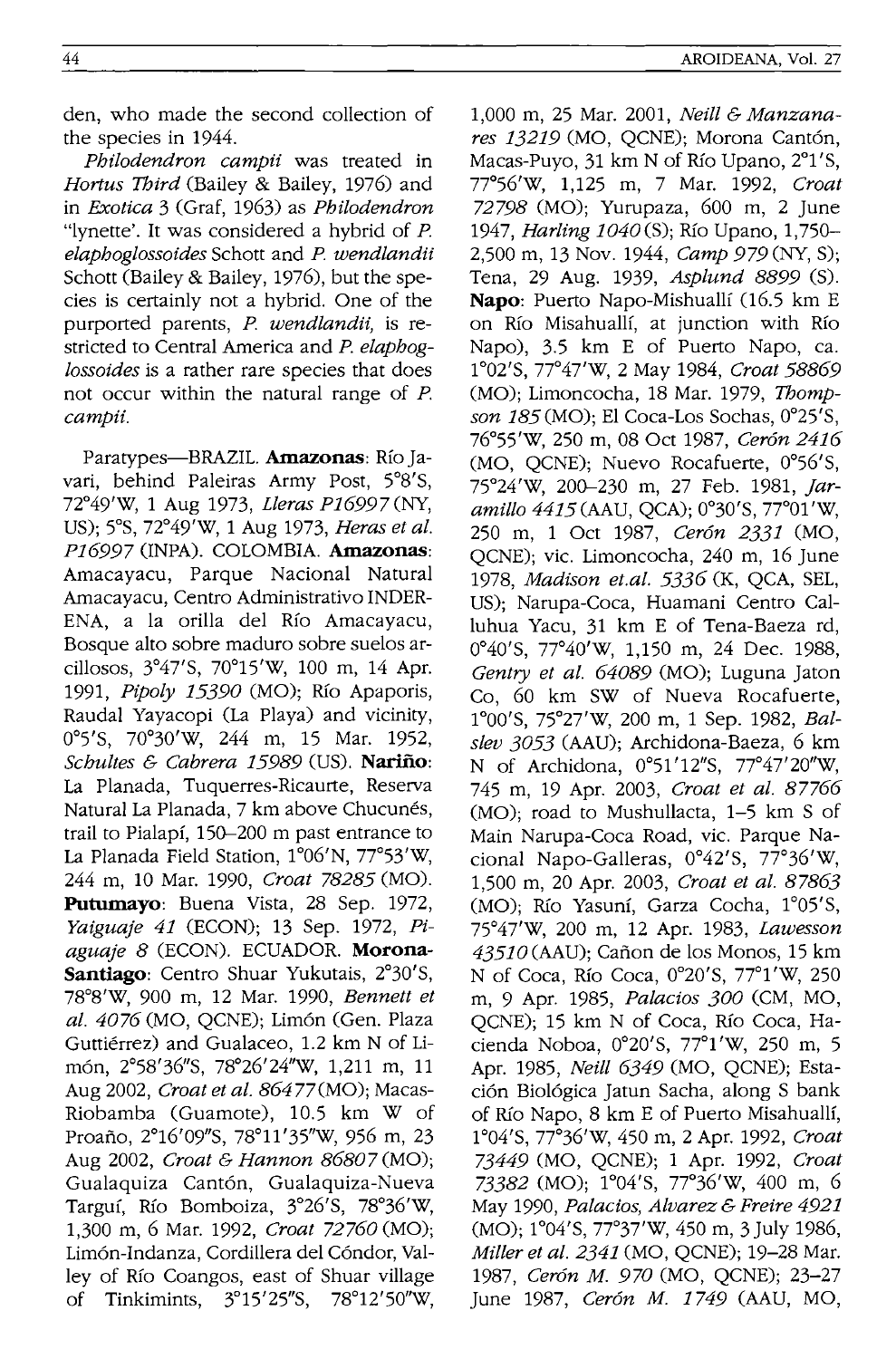QCNE); 4 Sep. 1987, *Ceron et al. 2096*  (MO, QCNE); 10 Mar. 1995, *Schwerdtfeger 31054* (MO); Rio Bueno, Path Cotapino (Concepcion), 400 m, 21 Feb. 1968, *Harling* 7142 (GB); Rio Cuyabeno, Puerto Montofar-Río Aguas Negra, 0°8'S, 75°58'W, 220 m, 18 Feb. 1980, *Holm-Nielsen 21323*  (AAU); 0°15'S, 75°55'W, 210 m, 20 Feb. *1980, Holm-Nielsen* 21624 (AAU); Rio Napo, Afiangu, on S bank, 95 km downstream from Coca, 0°32'S, 76°23'W, 300 m, 11-28 Apr. 1986, *Balslev et al. 62266*   $(AAU)$ ; Río Napo, S of Itaya,  $0^{\circ}28'$ S, 76°33'W, 200 m, *Balslev* & *Dea 2840*  (QCA); San Pueblo, 35 mi E of Lago Agrio, 1 Feb. 1984, *Hodgson* 156 (K); Sumaco, Hollin-Loreto, km 25, Centro Challuayacu, trail to Guagua Sumaco,  $0^{\circ}43'$ S,  $77^{\circ}40'$ W, 1,230 m, 10-19 Nov. 1988, *Hurtado* & *Al*varado 1021 (MO, QCNE); Cantón Aguarico, Yasuni, Parque Nacional Yasuni, Lagunas de Garza Cocha, Río Garza, 1°01'S, 75°47'W, 200 m, 22 Sep. 1988, *Ceron* & *Gallo 5015* (MO); Nuevo Rocafuerte, Rio Napo, 5 km E of Rio Yasuni toward Laguna Jatuncocha, Alarcon 29 (QCA); Añangu, 0030'S, 76°25'W, 13 July 1982, *Luteyn 8669*  (MO); 0°31'S, 76°23'W, 260-350 m, 30 May-21 June 1982, *0llgaard et al. 38986*  (AAU); 12 km from mouth of Rio Napo, 0°57'S, 75°25'W, 200 m, 25-26 Aug. 1982, *Balslev* & *Alarcon 2920* (AAU, QCA); Parque Nacional Yasuní, 0°55'S, 76°11'W, 200 m, 26 May-8June 1988, *Ceron* & *Hurtado 4033* (MO, QCNE); Rio Yasuni and Lagunas de Jatun-Cocha, 0°58'S, 75°41'W, 200 m, 29 Sep. 1988, *Ceron* & *Gallo 5139*  (MO); Rio Afiangu (black water), near jct. with Río Napo, 0°31'S, 76°23'W, 270 m, 18--28 Feb. 1983, *Luteyn* 8996 (MO); E of Estacion Cientifica Yasuni, near Sendero Peru, 0°40'S, 76°22'W, 210 m, 7 May 1999, Leimbeck 213 (AAU, QCA); Cantón Archidona, Reserva Ecologica Antisana, Comunidad Shamato, 0°44'S, 77°48'W, 1,700 m, 27 Apr. 1998, *Clark et al.* 5236 (MO, QCNE); Sumaco, Bosque Protector de la Comunidad de Mushullacta, 0°49'39"S, 77°33'47''W, 1,200 m, 25 Feb. 2003, *Altamirano* 176 (MO, QCNE), 186 (MO, QCNE), 192 (MO, QCNE) & 194 (MO, QCNE); Volcan Sumaco, Carretera HollfnLoreto, Cantón Archidona, S slopes of Volcán Sumaco, Hollín-Loreto, km 31, Comuna Challua Yacu, 0°43'S, 77°40'W, 1,200 m, 20-25 Mar. 1989, *Palacios* 4113 (MO, QCNE); Cantón Orellana, Yuca-Taracoa de la Esperanza, beyond Taracoa, 22.5 km E of junction with main Coca-Rio Tiguino road S of Coca, 0°34'S, 76°42'W, 350 m, 29 Feb. 1992, *Croat* 72556(MO, QCNE). Pastaza: Puyo-Diez de Agosto and Arajuno, 8.2 km NE of Diez de Agosto,  $1^{\circ}27'$ S, 77°51'W, 970 m, 4 May 1984, *Croat 59013*  (MO); Centro Oriente, Tiwaeno, poblacion Waorani (Aucas), 400-500 m, 9 Aug. 1980, *Jaramillo* 3265 (AAU); vic. Shell, ca. 1 km north of town, along Río Claro, 0°29'39"S, 78°03' 52''W, 1,085 m, 27 Aug. 2002, *Croat*  & *Hannon 87081* (MO); Shell, along Rio Pindo, ca. 1.5 km N of Shell, 0°29'39"S, 78°03' 52"W, 1,085 m, 5 May 2003, *Croat et al.* 88575 (MO); Mera-Rio Anzu, 7.7 km N of Rio Alpayacu, 1°25'51"S, 78°04' 34''W, 1,267 m, 8 May 2003, *Croat et al. 88857*  (MO); Puyo, 930 m, 16 June 1978, *Kennedy* 3874 (SEL); Rio Papayacu at Rio Curaray, 1029'S, 76°42'W, 235 m, 23 Mar. 1980, *Holm-Nielsen 22602* (AAU); Curaray, near military post, 200 m, 19 Mar. 1980, *Harling 17520* & 17521 (MO); Valle de la Muerte, 1025'S, 76°52'W, 240 m, 22 Mar. 1980, *Holm-Nielsen 22480* & *22408* (AAU); SE of airstrip, 1022'S, 76°57'W, 250 m, 20 Mar. *1980, Holm-Nielsen 22180* & 22229 (AAU); Montalvo,  $0-1$  km N and E of the military camp, 2°05'S, 76°58'W, 250 m, 17– 19 May 1979, *Lejtnant* & *Molau 13446*  (GB); Namoacu at Río Curaray, 1°27'S, 76°47'W, 230 m, 21 Mar. 1980, *Holm-Nielsen et al. 22305* (AAU); Rio Namoyacu, ca. 21 km E of Curaray, 200 m, 21 Mar. 1980, *Harling* 17587 (GB); Rio Papayacu at Rio Curaray, 1029'S, 76°42'W, 235 m, 23 Mar. *1980, Holm-Nielsen 22604* & *22601*  (AAU); Rio Villano, ca. 5 km above confluence with Rio Curaray, 200 m, 24 Mar. *1980, Harling* 17721 (GB); Mera, 1,100 m, 25 May--6 June 1968, *Harling* 9827 (GB) & 9747 (GB); Mera, 1,160 m, 27 Dec. *1958, Harling* 3733 (S); 1,100 m, 25 May-6 June 1968, *Harling* 9971 (MO); Pozo petrolero "Ramirez", 20 km S of Curaray, 1032'S, 76°51'W, 300 m, 21-28 Feb. 1990,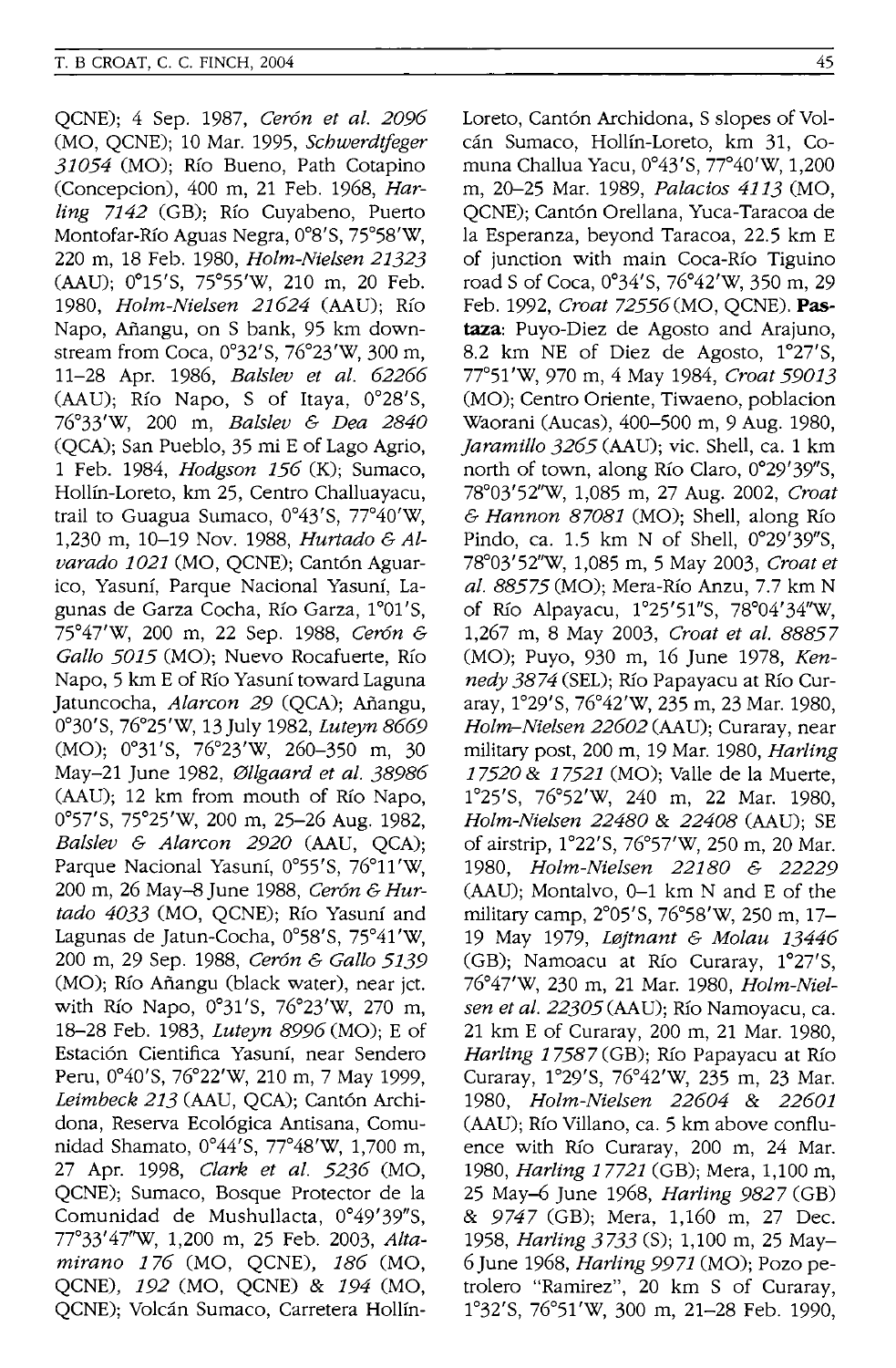*Zak* & *Espinoza* 5133 (MO, QCNE). **Sucumbios:** along road between Lago Agrio and Puerto El Carmen de Putumayo (at Rio Putomayo on Colombian frontier), 91.7 km SE of Lago Agrio, 63.1 km SE of Dureno, 15.3 km E of Tarapoa, 00°08'N, 076°23'W, 260 m, 27 Apr. 1984, *Croat*  58575 (MO); Cantón Lago Agrio, Parroquia Dureno, Comunidad indígena Cofán-Dureno, 0°02'S, 76°42'W, 350 m, 29-31 Dec. 1987, *Cer6n M.* & *Cer6n 3073* (MO, QCNE); Baeza-Lago Agrio, 760 m, 19 Dec. 1979, *Croat* 49511 (MO); Lago Agrio-Rlo San Miguel, 17.3 km N of Lago Agrio, 0007'S, 76°50'W, 450 m, 3 Oct. 1980, *Croat 50343* (MO,QCA); Estacion Experimental de INlAP, San Carlos, 6 km SE of Los Sachas, 250 m, 9 Apr. 1985, *Baker* & *Trushell*  5949 (MO, NY, QCNE, SEL); Cantón Gonzalo Pizarro, Río Tigre, afluente del Río Dashiño, Lumbaquí-Reventador, km 73, 10 km S, 0005'S, 77°24'W, 900-1,100 m, 19-21 Feb. 1987, *Neill* & *Palacios 7648*  (MO); Cuyabeno Reserve, vic. 0°00'S, 76°10'W, 265 m, 11 Mar. 1990, *Balslev*  97146 (AAU, MO); Laguna Grande, OOOO'S, 76°lO'W, 265 m, 11 Mar. 1990, *Balslev 97220* (AAU); Reserva Cuyabeno, N of Laguna Grande, 0°01'N, 76°11'W, 265 m, 26 Mar. 1989, *Balslev et al.* 84651 (AAU,  $QCA$ ); N of Laguna Grande,  $0^{\circ}0^{\prime}S$ , 76°12'W, 265 m, 11 Apr.-10 July 1988, *Nielsen* 76333 (AAU); 0°00'N, 76°12'W, 265 m, 10 July 1988, *Nielsen 76052* (AAU); N of Laguna Grande, 0°01'N, 76°11'W, 265 m, 16 Mar. 1989, *Balslev et al. 84423*  (AAU, QCA); RIO Aguarico, 1 Aug. 1974, *Plowman et al. 4077* (GH); Cuyabeno, 0017'S, 75°53'W, 200 m, 20 Feb. 1980, *Holm-Nielsen* 21563 (AAU); Rio Aguario, E of mouth of Río Cuyabeno,  $0^{\circ}16'$ S, 75°54'W, 200 m, 20 Feb. 1980, *Holm-Nielsen 21500* (AAU); RIO Wai Si Aya, a northern tributary to RIO Aguarico, 6 km upriver from San Pablo, 0°15'S, 76°21'W, 300 m, 10 Aug. 1980, *Brandbyge* 32717 (AAU); Gonzalo Pizarro, Bosque Protector Los Cedros, Cuena del Río Tigre, 0°05'S, 77°25'W, 17 Mar. 1992, *Tipaz et al. 726*  (MO, QCNE); Orellana, Loreto, Cotapino, S of Rio Pucuno, near junction with RIO Cotapino, 0°47'S, 77°26'W, 450 m, 4 Feb.

2000, *Neill et al. 12401* (MO, QCNE). PERU. **Amazonas**: Valle del Río Santiago, 3°50'S, 77°40'W, 9 Feb. 1980, *Tunqui 795*  (MO); Condorcanqui, Distrito El Cenepa, Comunidad Aguanma Pagki-Suwa, Rio Cenepa, Quebrada Tayo, 4°31'35"S, 78°l0'34''W, 289 m, 22 Jan. 1997, *Vasquez et al.* 22143 (MO); Distrito El Cenepa, Comunidad de Mamayaque, Río Cenepa, Quebrada Saasa, 4°37'08"S, 78°13'46''W, 400 m, 6 Feb. 1997, *Vasquez et al. 22425*  (MO); Río Santiago, Caterpiza, Río Santiago, 200 m, 12 Sep. 1979, *Huashikat 570*  (MO). **Huanuco:** Pachitea, 130 m, 29 Feb. 1968, *Schunke 2440* (COL, NY). **Loreto:**  Explorama Lodge, Yanamono, 3°28'S, n050'w, 130 m, 11 June 1992, *Gentry et al.* 77482 (MO); Yuvineto, Bellavista, *Barrier 791179S* (K, MO); Yuvineto, Bellavista, 22 July 1997, *Barrier 501* (NCY); Yuvineto, Bellavista, *Barrier* 791179 (K); Rio Yuvineto, tributary of Río Putomayo, near Ecuador border, Bellavista, vic. Santa Rita forest embankment, 11 Jan. 1993, *Croat 74098* (MO); Alto Amazonas, Andoas, 2055'S, 76°25'W, 180 m, 9 Sep. 1983, *Vasquez 4434* (CM, MO); Andoas, 2°55'S, 76°25'W, 180 m, 2 Nov. 1983, *Vasquez* & *Jaramillo 4530* (MO, USM). **Loreto:** Rio Tigre, 2°20'S, 75°53'W, 255 m, 18 Mar. 1987, *Lewis et al.* 12895 (MO, USM); Vista Alegre, Río Tigre, 2°40'S, 75°35'W, 240 m, 17 Mar. 1987, *Lewis et al.* 2856 (MO, USM); Maynas, Distrito Yanamono, Quebrada Yanamono, "Explorama" Yanamono camp,  $3^{\circ}24'$ S, 72°49'W, 150-180 m, 25 July 1986, *Croat* 61735 (MO); Yanomono, 3°28'S, 72°48'W, 130 m, 18 Feb. 1981, *Gentry et al.* 31424 (MO, USM), 31413 (MO, USM); Indiana-RIo Napo, 200 m, *Gentry et al. 22189* (USM); Cantón Allpahuayo, Dtto. Iquitos, Allpahuayo, Estación Experimental del Instituto de Investigaciones de la Amazonía Peruana (IIAP), 4°lO'S, 73°30'W, 150-180 m, 18 Jan. 1991, *Vasquez* 15849 (MO); Distrito Indiana, Explorama Inn, 3°30'S, 72°58'W, 115 m, 30 June 1992, *Grandez* & *Jaramillo 4196*  (MO); Distrito Pebas, Caserio Colonia (Quebrada Sumón), tributary of Río "Yahuasyacu", Sumón, Caserio Colomia, 3°20'S, 71°5'W, 120-130 m, 31 Mar. 1991,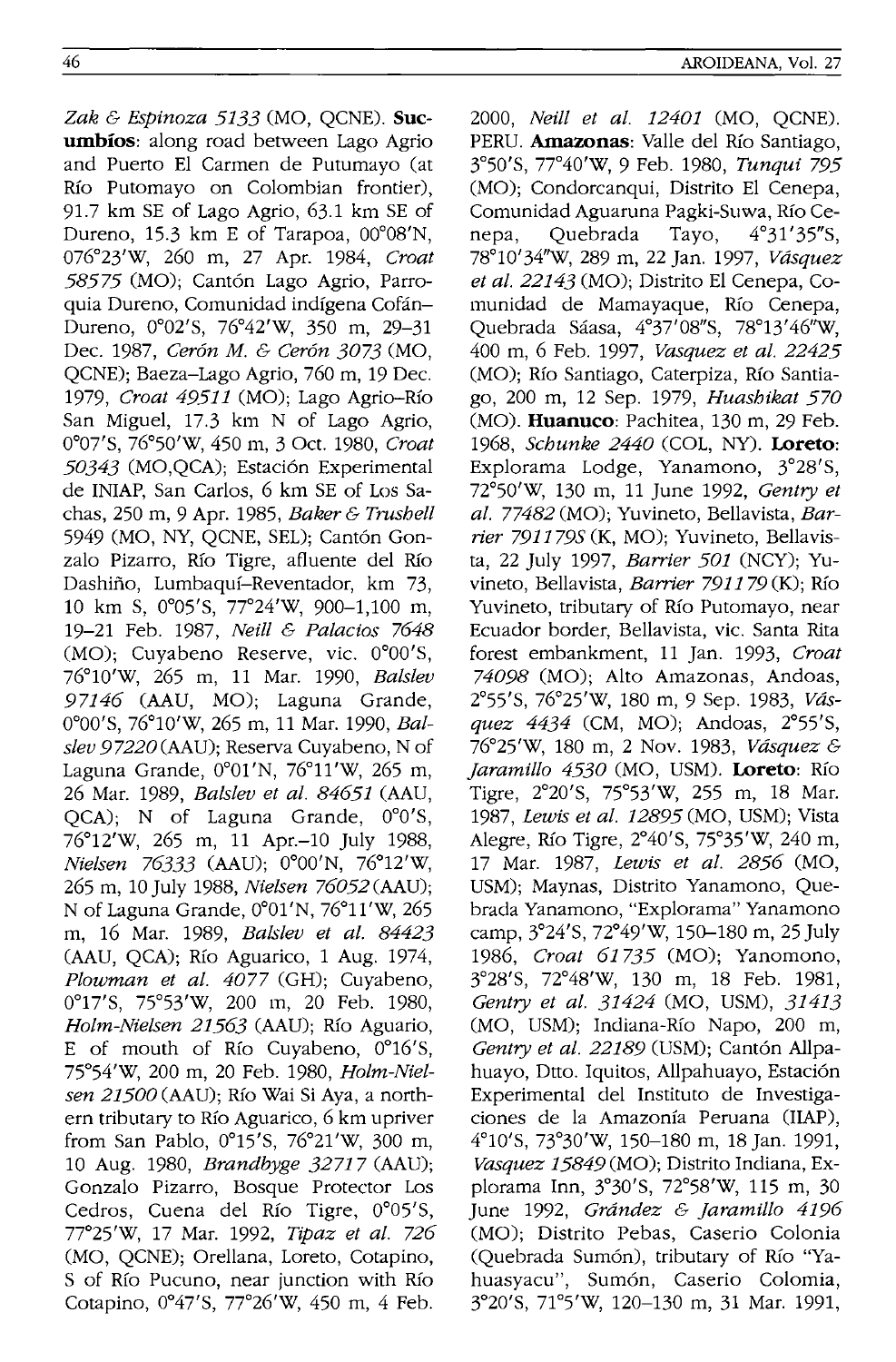*Grandez et al.* 2389 (MO); 30 Mar. 1991, *Grandez et al.* 2364 (MO); Indiana-Rio Amazonas, Explorama Inn, 1 km S of Indiana, Rio Amazonas, 3°30'S, 73°01'W, 130 m, 17 June 1986, *Gentry et al.* 54644 (MO); Yanamono, 3°28'S, 72°50'W, 130 m, 28 June 1983, *Gentry* & *Vasquez* 42293 (MO); 27-28 Dec. 1982, *Gentry* & *Emmons*  38693 (MO, WU); Quebrada Sucusari, Explor Napo Camp, 140 m, 3°20'S, 72°55'W, 140 m, 11 Apr. 1991, *Vasquez* & *Jaramillo*  15896 (MO); 5 Mar. 1991, *Pipoly et al.*  14447 (MO); Rio Ampiyacu, Distrito Pebas, 19 July 1976, *Revilla* 831 (MO); vic. of Tierra Firme, above Estiron, 2°S, n020'W, 27 Apr. 1977, *Plowman* 7102 (GH); Rio Gueppi, tributary of Rio Putumayo, trail from Puerto Peru, military post 8 km from mouth of river, toward Rio Napo, 200 m, 15 May 1978, *Gentry et al.*  21953 (MO); Rio Yaguasyacu, Brillo Nuevo and vicinity,  $2^{\circ}40'$ S,  $72^{\circ}$ W, 15 Apr. 1977, Plowman 6883 (GH, USM); Cantón Requena, Jenaro Herrera, Rio Ucayali, Supay Forest Reserve, Jenaro Herrera, 4°55'S, 73°45'W, 20 Feb. 1987, *Gentry et al.* 56227 (MO). **San Martin:** Mariscal Caceres, Apuzana, near San Martin-Huanuco border, 500 m, also as SEL 76-0075-002, 20 Apr. *1976, Plowman* 5938 (USM). Caserio EI Progreso, off Tarapoto-Yurimaguas road, 6°25'S, 76°19'W, 700 m, 25 Sep. 1986, *Knapp and Mallet* 8428 (MO, USM); Tarapoto-Yurimagnas rd, km 41, Vista Alegre, 28 Apr. 1976, *Plowman* 6003 (USM).

Cultivated plants-ECUADOR. **Napo:**  15 km S of Coca, cultivated as *Besse et al. s.n.,* Selby 82-0432, 300 m, 16 Dec. 1991, *Ingram* 1219 (MO); vic. Coca, *Feuerstein s.n.,* 300 m, Aug. 1991, *Croat* 75406(MO); Limon Cocha, cultivated as *Madison et al. s.n.,* Selby 78-1151, 9 Dec. 1991, *Ingram*  1210 (MO). PERU. **San Martin:** Huallaga Basin, Aucayuca-Madremia, cultivated as *Plowman* 5938; Selby 76-0075-002, 23 Aug. 1991, *Ingram* 1105 (MO); Locality unknown, cultivated at Missouri Botanical Garden, 14 Apr. 1986, *Sims* 3 (MO).

*Philodendron clarkei* Croat, **sp. nov.**  Type: ECUADOR. Esmeraldas: Along road to Rio Tululbi from main San Lorenzo-Lita Hwy, 33 km E of Gasolinera San Lorenzo at edge of San Lorenzo, along Río San José, 1.1 km N of<br>main Hwy, 59 m, 1°04'44"N, main Hwy, 59 m, 1°04'44"N, 78°38' 59"W, 12 July 2000, *Croat et al.*  83915 (holotype, MO-5150527, isotypes, AAU, B, CAS, COL, DUKE, F, GB, HUA, INB, K, MEXU, NY, PMA, QCA, RSA, S, SEL, TEX, UB, US, YEN). Figures 9-12.

Planta hemiepiphytica; internodia 4-12 cm longa, 1-2.7 cm diam.; cataphylla plerumque 2-costata; petiolus teres, 11-34 cm longus; lamina oblongo-Ianceolata, 27-53 cm long, 12-22 cm lata, plerumque obtusa vel rotundata ad basim; nervis primariis lateralibus (7)8-13 plerumque; inflorescentia 6-7 in quoque axila; pedunculus 3- 4(7.5) cm longus; spatha albida, 7.5- 11(13) cm longa; spadix 7.5-9.5 cm longus; parte pistillata, 1.8-4.5 cm longa.

Hemiepiphyte; **internodes** to 4-12 cm long, 1-2.7 cm diam., gray to brown, densely transversely fissured; **cataphylls**  15-19 cm long, medium green, sharply 2 ribbed (rarely I-ribbed), pale green-red, deciduous; **petioles** terete, 11-34 cm long, 3-7 mm wide at point of attachment, 5-11 mm wide at base, slightly thicker than broad, D-shaped, obtusely sulcate medially, with one side obtuse, the other more or less acute, dark green, weakly glossy, obtusely flattened adaxially, shortlineate; **blades** oblong-oblanceolate, 27- 53 cm long, 12-22 cm wide, widest at 2/5 to  $\frac{2}{3}$  of length, subcoriaceous, dark green and semi-glossy above, moderately paler and almost matte below, acuminate at apex, inequilateral and acute to obtuse or rounded at base, sometimes somewhat cordulate, rarely subcordate; **midrib** flat (broadly convex) and slightly paler above, narrowly rounded and darker below, sometimes purplish; **primary lateral veins** (7)8-13 pairs, departing the midrib at a  $50-60^\circ$ , each vein 2.5-6 cm from the next, obtusely sunken, concolorous above, convex, slightly pleated and darker below; minor veins moderately obscure; INFLORESCENCES 6-7 per axil; **peduncle**  3-4(7.5) cm long, pale medium green,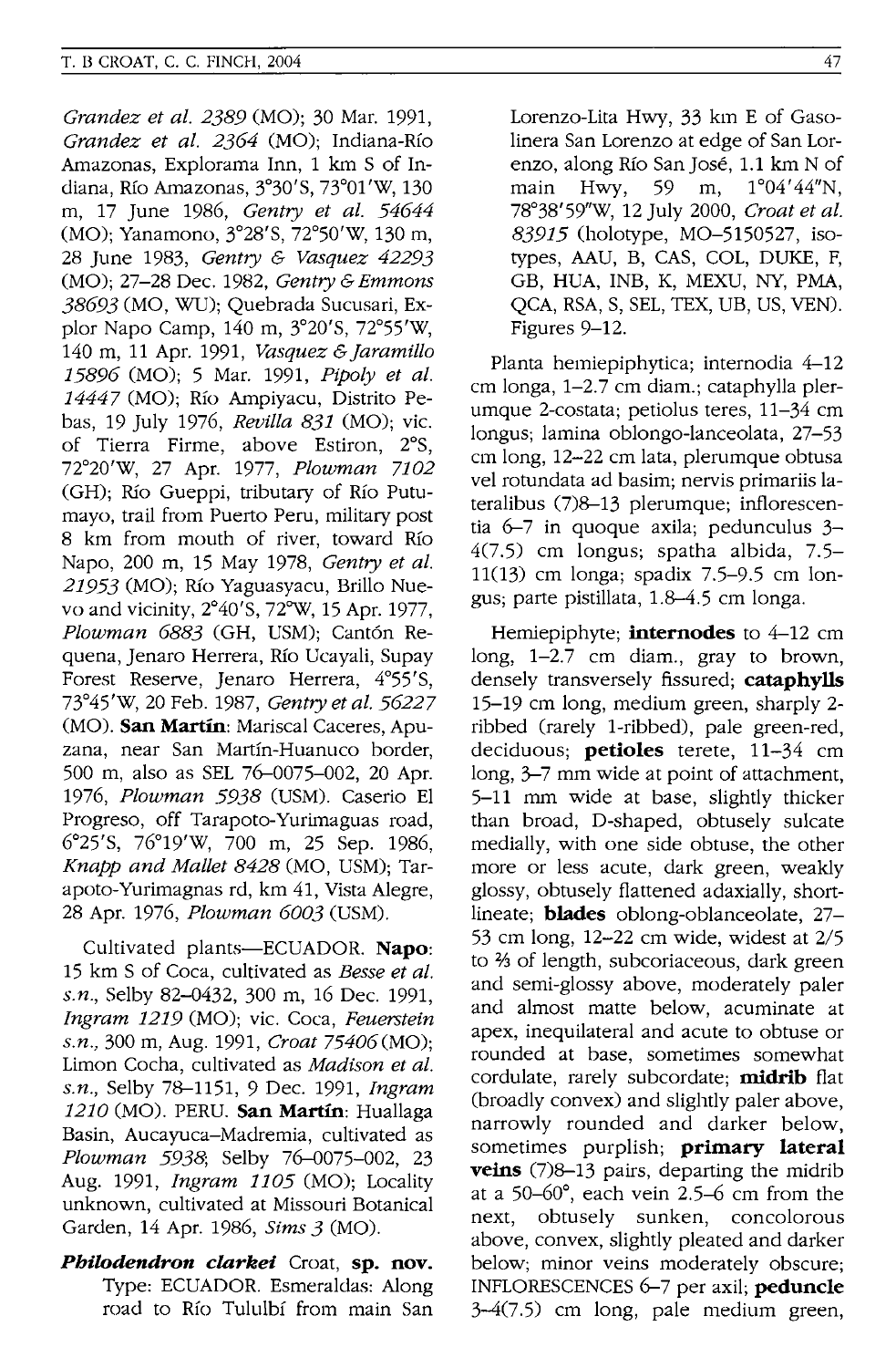

Figs. 9-12. Philodendron clarkei Croat - 9 (top L). (Croat et al. 83065). Leaf blade adaxial surface. -10 (top R). (*Croat 82132*). Leaf blade adaxial surface. -11 (bottom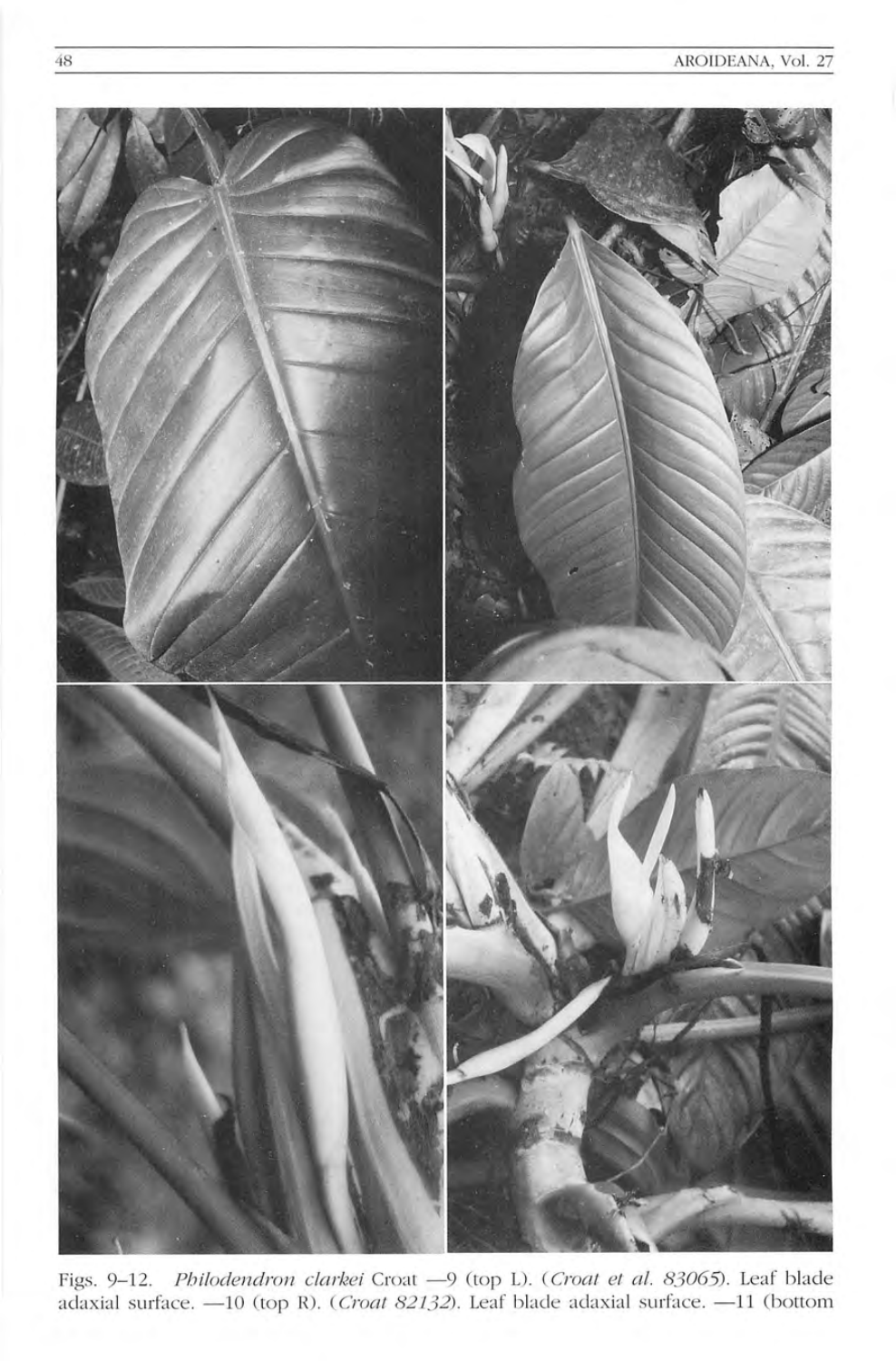densely striate; **spathe** 7.5-11(3) cm long, greenish white to creamy white, redtinged near base on outer surface, whitish throughout within; **spadix** 7.5-9.5 cm long; **pistil** pale green, 1.8-4.5 cm long.

*Philodendron clarkei* is endemic to Ecuador and known only from the western slopes of the Andes in Carchi, Esmeraldas and Pichincha Provinces, in *Premontane wet forest* (P-wf). It is characterized by its deciduous, usually 2-ribbed cataphylls, Dshaped to V-shaped petioles, more or less oblong blackish-drying blades with widely spaced primary lateral veins and its clusters of whitish spathes.

Paratypes-ECUADOR. **Carchi**: N side of Rio Mira, across from Lita, steep, N-facing slope directly across from (S of) community of Baboso, on S side of Rio Baboso, 0°53'N, 78°27'W, 750 m, 11 Aug. 1994, *Boyle* & *Boyle* 3529 (MO). **Esmeraldas:** Lita-San Lorenzo Rd, 3.7 km W of Rio Lita Bridge (below Lita), on steep creek banks, 0°52'51"N, 78°28'30"W, 647 m, 30 June 1998, *Croat et al.* 82132 (MO, QCNE); 5 km W of Rfo Lita Bridge (below Lita, on old road to San Lorenzo), along steep slopes of quebrada,  $0^{\circ}52'07''N$ , 78°27'43''W, 3 July 1998, *Croat et al.*  82287(MO); 14.2 km W of Rio Lita Bridge (below Lita), 0°52' l1"N, 78°27' 16''W, 425 m, 4 July 1998, *Croat et al.* 82338 (MO); 17 km W of bridge over Rfo Lita (on old road below Lita), 0°52' l1"N, 78°27'06"W, 425 m, 6 July 1998, *Croat et at. 82385*  (MO); 1.2 km W of El Durango, 21.1 km W of Alto Tambo, 0°52' l1"N, 78°27'06''W, 300 m, 8 July 1998, *Croat et al. 82461*  (MO), *Croat et al.* 82467 (MO), *Croat et al. 82498A* (MO); 11 km W of El Durango, 9.7 km W of Alto Tambo, 1°02'31"N, 78°37'03''W, 380 m, 8 July 1998, *Croat et at. 82561A* (MO); 55.8 km W of Rio Lita, 1°07'28"N, 78°43'18''W, 150 m, 6 Oct. 1999, *Croat et al. 83051* (MO), *Croat et al.* 

*83065* (MO); 15.8 km W of Rio Lita Bridge  $(new)$ ,  $0°53'45''N$ ,  $78°31'57''W$ , 800 m, 9 Oct. 1999, *Croat et al.* 83153 (MO), *Croat et al.* 83178 (MO); 46.5 km E of Rio Lita, 17.9 km W of Rio Tululbi, 6.4 km W of El Durango, 1°04'41"N, 78°39'31"W, 70 m, 13 Oct. 1999, *Croat et at.* 83254 (MO, USM); along Lita-San Lorenzo Rd, 36.6 km N of Gasolinera San Lorenzo, 12.6 km N of Rio Tululbi, 1.7 km S of El Durango, 1°05'N, 78°38'W, 204 m, 18 July 2000, *Croat et al.*  84142 (MO); 80.7 km N of Alto Tambo, 0°154'30"N, 78°132'37"W, 800 m, 20 July *2000, Croat et al.* 84224 (MO); Cayapas National Park, *Cornejo* 478 (GUAY); Fila de Bilsa, 7 km E of San Jose de Bilsa, ca. 80 km due SW of Esmeraldas, 12 km SE of El Salto on Atacames-Muisne Rd,  $0^{\circ}37'N$ , 79°51'W, 280 m, 30 Jan. 1991, *Gentry et al.*  72986 (MO); Muisne, Sitio San Salvador, Rio Sucio, 100-150 m, Mar. 1995, *Palacios*  13745 (AAU, MO, QCNE); Quininde, Fundaci6n Paraiso de Papagayos, Centro de Rescate de Aves & Mamiferos, 2 km via Esmeraldas, 0°20'N, 79°28'W, 200 m, 6 July 1997, *Clark* 2773 (B, K, MO, QCNE, US); Bilsa Biological Station, Reserva Eco16gica Mache-Chindul, 35 km W of Quininde, 0°21'N, 79°44'W, 500 m, 20 Mar. 1998, *Clark* & *Pallis* 4868 (MO, QCNE); 5 km W of Santa Isabel, 0°21'N, 79°44'W, 400-600 m, 12 Feb. 1996, *Clark* 2149 (MO, QCNE). **Los Rios:** along Rio Blanco, across river from Villa Hermosa, 0°05'S, 79°15'W, 250 m, 14 Oct. 1980, *Croat 50692* (MO); Cantón Quevedo, Cerro Centinela, Montañas de Ila, 10 km E of Patricia Pilar,  $0^{\circ}37'$ S, 79°18'W, 500 m, 19 June 1991, *Palacios* & *Freire* 7419 (MO, QCNE); Patricia Pilar, 600 m, 6 Feb. 1979, *Dodson* 7393 (MO, SEL). **Pichineha:** Cant6n Quito, Parroquia Calacalí, 20 km Calacalí-Nanegalito Hwy, 0002'N, 78°39'W, 2,000 m, 19 Jan. 1989, *Cer6n et al.* 5899 (MO); Sto Domingo de los Colorados, 0°16'S, 79°14'W, 600 m, 18

 $\leftarrow$ 

L). (Croat et al. 83051). Cluster of inflorescences showing closed inflorescences. -12 (bottom R). *(Croat* 83254). Stem with bases of petioles and cluster of inflorescences with one inflorescence at anthesis.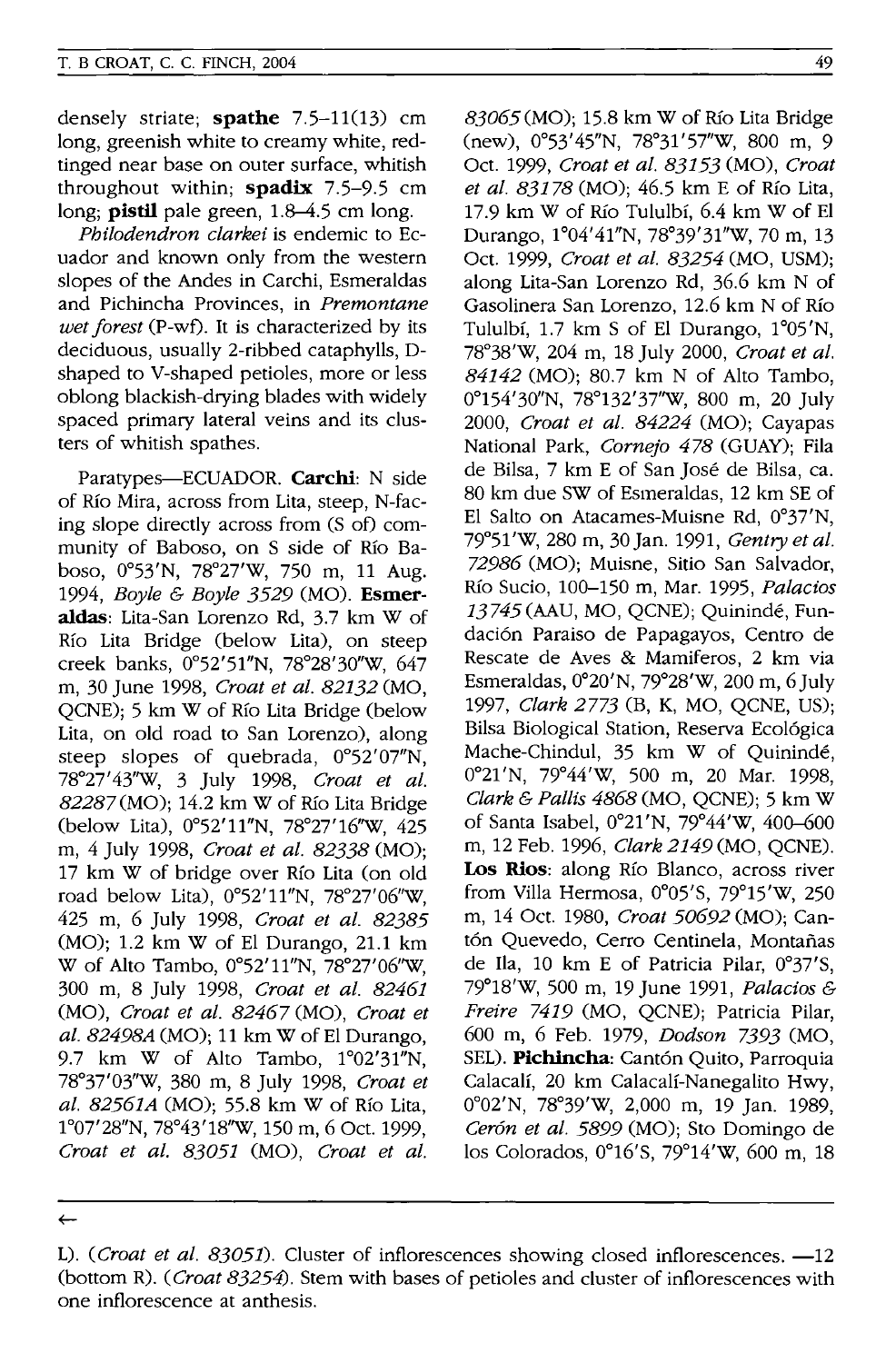Feb. 1989, *CerOn* & *Benavides* 6176 (MO); Hospedaje Mi Cuchita, just W of town, 0014'S, 79°08'W, 600 m, May 1986, *Hammel* & *Trainer* 15881 (MO); SW of Sto Domingo de Los Colorados, vic. Peripa, 0009'34"S, 78°28'43''W, 250 m, 25 June *1998, Croat* & *Nunez 82098* (BR, MO, QCNE, SEL, UB); Bosque Proctectora "Las Perlas", along Rfo Cucharacha, vic. km 40 on Sto. Domingo-Esmeraldas Hwy, ca. 3 km S of Concordia, 0°00'09"S, 79°22'53"W, 300 m, 27 June 1998, *Croat et al. 82114*  (CR, IC, MO, SCZ, WU); Las Perlas, 220 m, 0°00'49"-0°02'08"S, 79°22'21"-79°22'32"W, 26 May 1990, *Zak et al.* 5297(MO, QCNE); km 113, Nanegalito-Puerto Quito Rd, then N on road to Endesa Reserve, 0°04'52"N, 79°01'44''W, 602 m, 22 July 1998, *Croat*  82833 (DUKE, MO, NY, QAP, US); 0°24'S, 78°48'W, 1,230 m, 17 Aug. 1983, *Thompson* 1101 (CM, MO); 19.3 km E of Alluriquín, Machachi-Sto. Domingo rd, 0°24'S, 78°48'W, 1,230 m, 17 Aug. 1983, *Thomp*son 1101 (CM, MO); Cantón Quito, Mindo, 0005'S, 78°45'W, 1,200 m, 16 Apr. 1994, *Neill* & *Asanza* 10347(MO, QCNE); km 6, Toachi-Las Pampas, off main rd, 1,300 m, 21 May 1983, *Dodson* 13698 (MO, SEL); Cant6n Sto. Domingo de Los Colorados, 25 km NW of Sto. Domingo, 1.9 km N of Hwy, Rfo Blanco, S of Valle Hermosa, 0005'S, 79°15'W, 410 m, 13 Mar. 1992, *Croat* 72969 (MO, QCNE); Hosterfa Valle Hermoso, 11 May 1995, *Vargas* 499 (MO, QCNE); on Río Blanco, 0°05'S, 79°16'W, 350 m, 20 May 1995, *Stahl* 1383 (MO); Rfo Toachi-Chiriboga, 0.1 km from Aloag-Sto. Domingo Rd, 0°18'S, 78°55'W, 1,200 m, 12 Mar. 1992, *Croat* 72953 (MO); vic. Sto. Domingo de los Colorados,  $0^{\circ}16'$ S, 79°09'W, 400 m, 10 Apr. 1992, *Croat*  73843 (BM, MO, QCA, QCNE, S, SEL); Comunidad Tsachila Otongo Mapali, 0°15'S, 79°20'W, 500 m, 8 Aug. 1995, *Ceron et al.*  29232 (MO, QAP); 15 hectare patch of mature forest in Cooperative Santa Marta 2, along Rfo Verde, 2 km SE of Sto. Domingo de Los Colorados, 530 m, 5 Feb. *1979, Dodson* 7436(MO); Reserva Endesa, along San Miguel de los Bancos-Puerto Quito Rd, NW of Quito, km 113, 28.6 km E of Puerto Quito, 3.1 km E of Vincente

Maldonado, 3.4 km from main road, 0003'N, 79°07'W, 710 m, 19 Mar. 1992, *Croat* 73181 (GB, MO, P, USM); Reserva Endesa, 19 Mar. 1992, *Croat* 73191 (EAP, HUA, MO, QCNE, W).

*Philodendron moonenii* Croat, **sp. nov.**  Type: FRENCH GUIANA: Savane Roche du 14 Juillet-Bassin de l'Oyapock; 3°48', 51°52', collected 18 Dec. 1996 by J. Moonen (145). Specimen prepared 23 Dec. 1996. *Cremers*  14490 (holotype, MO-05096781; isotypes, B, CAY, K, NY, P, US). Figure 4.

Planta hemiepiphytica; internodia 1-4 cm longa, 1.3-2.5 cm diam.; cataphylla 2 costata, 17 cm longa, decidua; petiolus 16.5-25 cm longus; lamina ovata vel anguste ovata, 20-29.5 cm longa, 13-17.5 cm lata; nervis primariis lateralibus 4-5 utroque; inflorescentia 3 in quoque axila; pedunculus 2.5-2.8 cm longus; spatha 5- 7.5 cm longa, flavovirescens; spadix 5.7-7 cm longus; parte pistillata 3 cm longa, 6- 7 mm diam.

Appressed-climbing liana; **internodes**  1-4 cm long, most longer than broad, 1.3- 2.5 cm diam., (drying less than 1 cm diam.), dark green, turning grayish brown, drying dark yellow-brown, narrowly grooved longitudinally; **cataphylls** sharply 2-low-ribbed, 17 cm long, deciduous; **petioles** 16.5-25 cm long, matte, dark green (geniculum paler), drying dark brown, 5 mm diam.; **blades** ovate to narrowly ovate, 20-29.5 cm long, 13-17.5 cm wide,  $(1.3)1.6-1.8$  times longer than wide, abruptly acuminate at apex, subcordate at base, bicolorous, dark green and semiglossy above, moderately paler and semiglossy below, drying yellowish gray-green and matte above, with minute, pale, linear cellular inclusions, slightly paler green below, drying yellow-brown and weakly glossy, with mostly short, sometimes weakly elongated, dark cellular inclusions; sinus arcuate, 1.5-2 cm deep; **midrib**  sunken and purplish-spotted above, narrowly raised below; **primary lateral veins** 4-5 pairs, arising at 45-70°, purpletinged, drying  $\pm$  concolorous below; pos-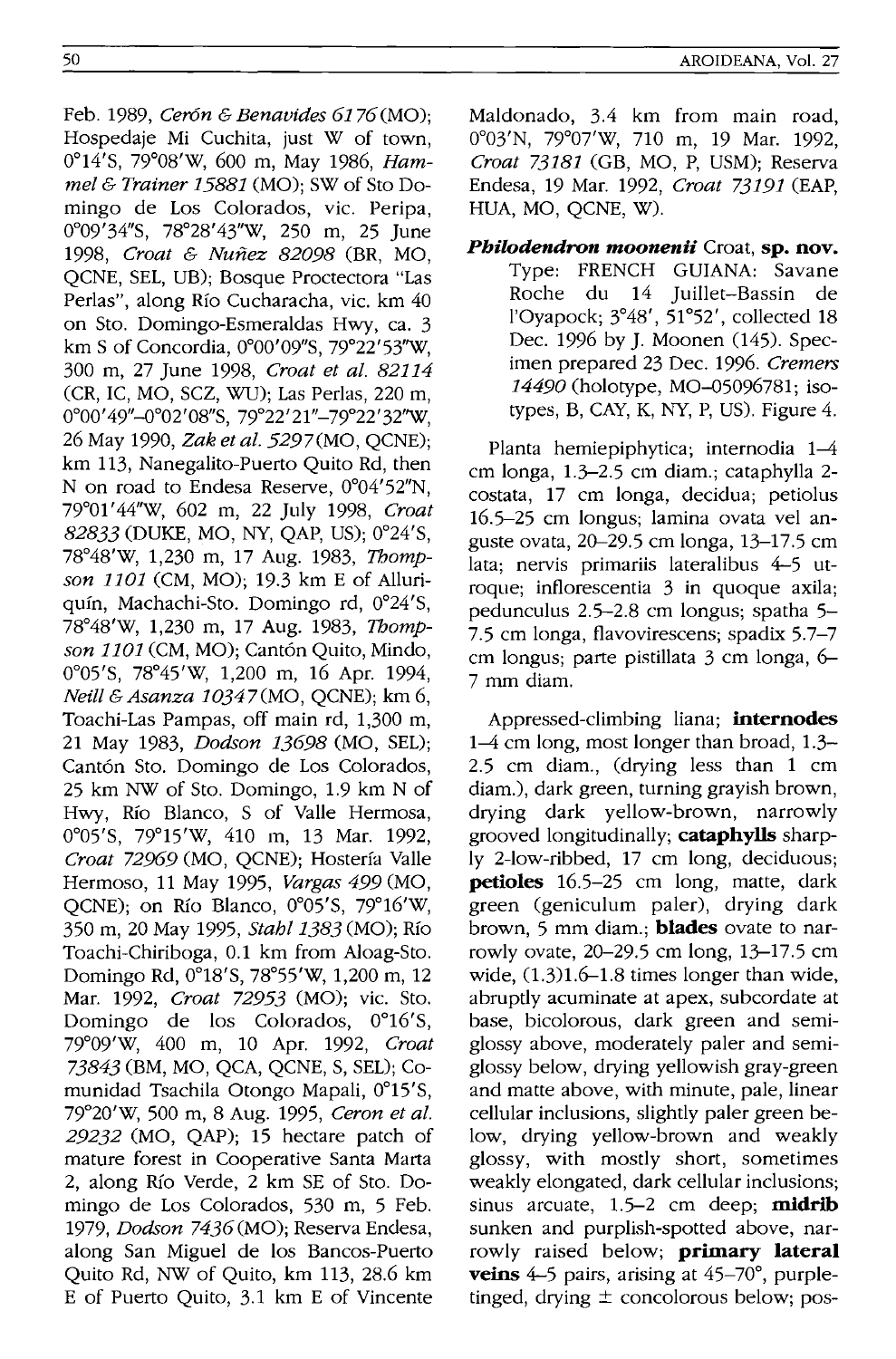

Figs. 13-14. Philodendron paucinervium Croat  $-13$  (top L). (Schultes & Cabrera 19968). Herbarium specimen.  $-14$  (top R). (*Croat 19426*). Type specimen.

terior lobes 4-6 cm long, broadly rounded; **basal veins** 2-3 pairs, 1st free to the base, 2nd & 3rd weakly fused ca. 1 cm; posterior rib not naked along the sinus. INFLORES-CENCES 3 per axil; **peduncle** 2.5-2.8 cm long, 2-3 mm diam., drying reddish brown; **spathe** 5-7.5 cm long, yellowgreen, drying 6-8 mm diam., 3 cm wide when flattened, drying light yellowish brown; **spadix** 5.7-7 cm long; **pistil** 3 cm long, 6-7 mm diam., slightly narrower at base and apex, yellowish; staminate portion  $3-4$  cm long, narrowly tapered to apex, whitish, becoming purplish post-anthesis.

Philodendron moonenii appears to be endemic to French Guiana and known only from the type locality. It is characterized by its narrowly ovate, subcordate blades that dry yellow-brown on the lower surface, and especially by its clusters of up to 3 small, greenish inflorescences. It is a member of section Calostigma, subsection

Macrobelium, series Macrobelium. Its closest relative in the region is probably *P*. sagittifolium Liebm., but that species differs in having much larger leaves, always more than 30 cm long, and much larger inflorescences, typically more than 12 cm long.

The species is named in honor of its collector, Mr. Joep Moonen, a Dutch naturalist living in French Guiana, who first brought the material to the attention of the senior author.

Paratypes-FRENCH GUIANA: Crique Gaba, 26 June 2001, Grenand 3277 (CAY, MO)

## *Philodendron paucinervium* Croat, **sp.**  nov. Type: PERU. Loreto: Distrito Amazonas: Distrito Mazán, Río Amazonas, 3 km below Varadero de Mazán, 130 m, 21 Aug. 1972, Croat 19426 (holotype, MO-2276033, isotypes, F, IBE, MO). Figures 13, 14.

5]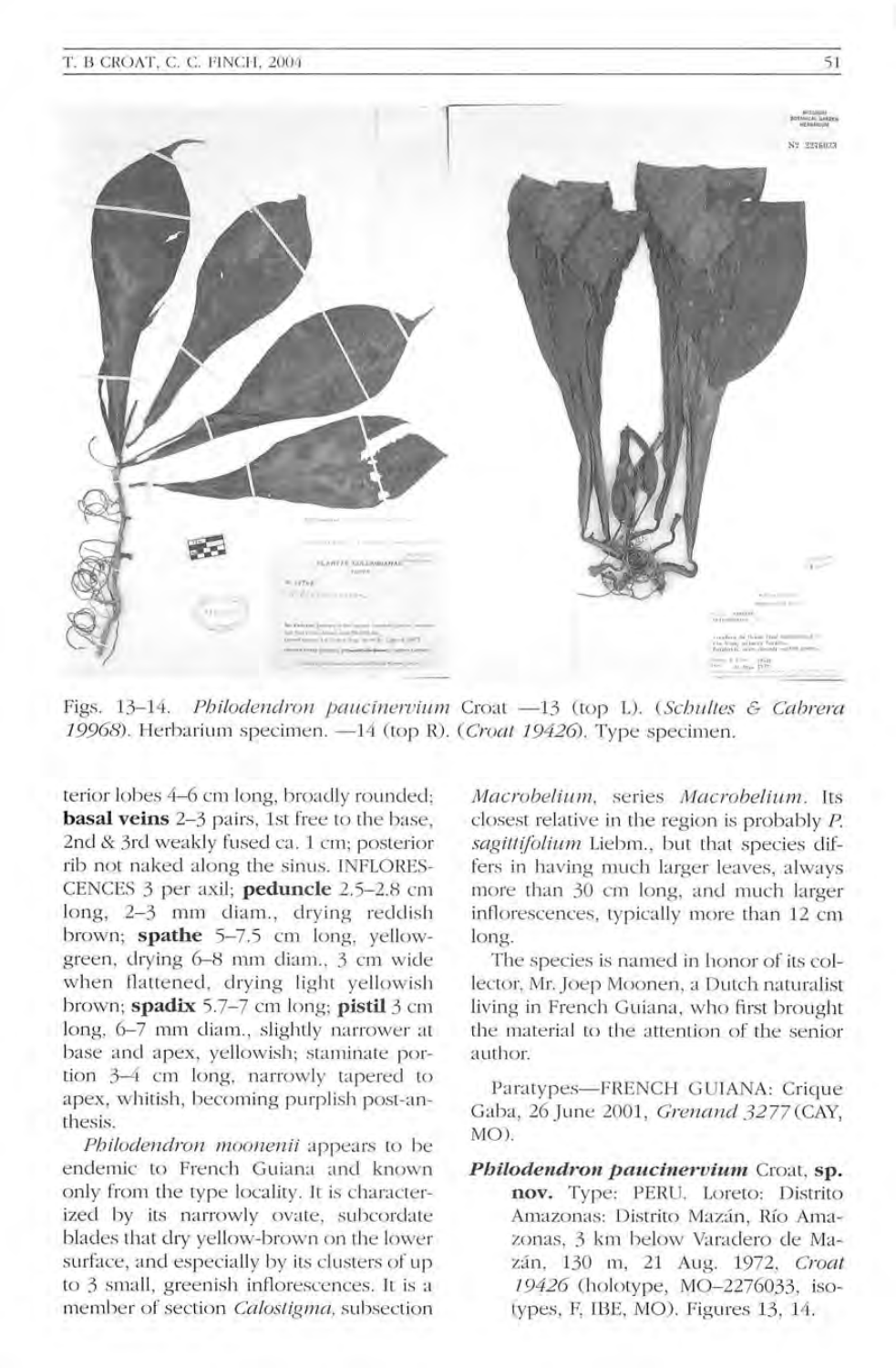Planta hemiepiphytica; internodia ca. 1.5 cm longa, 6-12 mm diam.; cataphylla plerumque 2-costata; petiolus teres, 2-7.5 cm longus; blades oblongo-Ianceolata, 22- 46 cm lata, 6.7-12.7 cm lata, acutus vel obtusus vel anguste rotundatus ad basim; nervis primariis lateralibus 4-7 plerumque; inflorescentia 1-4 in quoque axila; pedunculus 2-4(5) cm longus; spatha viridis, 4.5-7.5 cm longa; spadix 4-7 cm longus.

Hemiepiphytic climber, usually on the lower portion of tree trunks in full shade; sap clear, copious, drying reddish; **internodes** mostly short, from less than 1 cm long to 1.5 cm long, 6–12 mm diam., drying with smooth, semi-glossy, tan epidermis, the epidermis sometimes cracking and breaking free; **cataphyIIs** unribbed, medium green, short dark green-lineate, 6.5-14 cm long, promptly deciduous; LEAVES with **petioles** 2-7.5 cm long, sheathed from 50% of to almost the entire length, the sheath inequilateral at apex, one or both sides free-ending; **blades** oblanceolate-elliptic, 22-46 cm long, 6.7- 12.7 cm wide, abruptly to gradually longacuminate at apex, frequently attenuated toward the base below the middle of the blade, narrowly acute to obtuse to narrowly rounded at base and also sometimes weakly attenuated near the base; upper surface dark green, semi-glossy to almost matte, drying usually grayish black above, sometimes grayish yellow; lower surface moderately paler and semi-glossy below, drying grayish black to grayish yellowgreen to yellow-green below; **midrib**  thickly convex, moderately to weakly paler than the surface on drying above, convex and darker than surface below on drying; **primary lateral veins** 4-7 pairs, departing midrib at very acute angle, then spreading at 40-60°, drying darker than surface on darker leaves, sometimes paler than surface on paler-drying leaves; minor veins moderately obscure on drying except on paler-drying blades. INFLORES-CENCES 1-4 per axil; **peduncles** 2-4(5) cm long, 1-1.5 mm diam.; **spathe** 4.5-7.5 cm long, 5-10 mm diam., green, drying dark brown to blackened, scarcely conAROIDEANA, Vol. 27

stricted above the tube (constriction ca. % of the length of the entire spathe); **spadix**   $4-7$  cm long, white, drying  $3.2-3.4$  mm diam. midway, 3-3.2 cm diam. at apex and base; staminate portion 3-4.2 cm long., 3.2-3.4 mm diam. midway, 3-3.2 mm diam. at base; sterile staminate portion 7.5-S.5 mm long, 3-3.2 mm diam. IN-FRUCTESCENCE with peduncles 6.5-8 cm long; fruiting portion of spadix drying 5.3 cm long, 1.2 cm diam.; **berries** whitish.

*Philodendron paucinervium* ranges from southern Colombia (Putomayo) to Ecuador (Napo, Pastaza), Peru (Loreto) and western Brazil (Amazonas), occurring in *Tropical moist forest* (bh-D, at 115-200 (SOO) m elevation.

Engler mistakenly determined collections of this species as *P. elaphoglossoides*  Schott, but that species differs in having elongated, conspicuously warty internodes.

Paratypes-BRAZIL. **Amazonas:** Rio Javari, behind Estirao de Ecuador, 10 Aug. *1973, Lleras et at. P17298* (US). COLOM-BIA. **Putumayo:** Mocoa, along Rfo Mocoa, 4 km from Mocoa, SOO m, 14 Nov. 1965, *Plowman 2023* (GH); Vaupes, Rfo Kuduyarí, 1°20'N, 70°30'W, 274-304 m, Apr. *1953, Schultes* 19968 (US); Rfo Pirapara (tributary of Rfo Apaporis), headwaters of Caño Teemeeña, 0°15'S-0°25'S, 70°30'W, 10 Sep. 1952, *Schultes* & *Cabrera 17420*  (US). ECUADOR. **Napo:** Yasunf National Park, scientific station at Taputini, 200 m, 11 Mar. 1996, *Kjaer-Pedersen 2026* (MO). PERU: **Amazonas:** Bagua Province, Distrito Imaza, Región de Marañon, Comunidad de Yamayakat, Quebrada Kus-Chapi, Rio Marañon, 4°55'S, 78°19'W, 550 m, Feb. 1995, R. *Vasquez* 19785 (MO). **Loreto:**  Yurimaguas, Aug. 1902, *Ule 6306* (B); Lower Rio Huallaga basin, Yurimaguas-Balsapuerta, 135-150 m, 26-31 Aug. 1929, *Killip* & *Smith* 28149 (NY); Santa Rosa, below Yurimaguas, 1-5 Sep. 1929, *Killip* & *Smith* 28771 (NY); Santa Rosa, 9 Nov. 1929, *Williams* 4827 (F); Leticia, June 1902, *Ule* 6186 (B); Rfo Gueppi, tributary of Rio Putumayo, on Ecuador border, trail from Puerto Peru to Rio Napo, S km from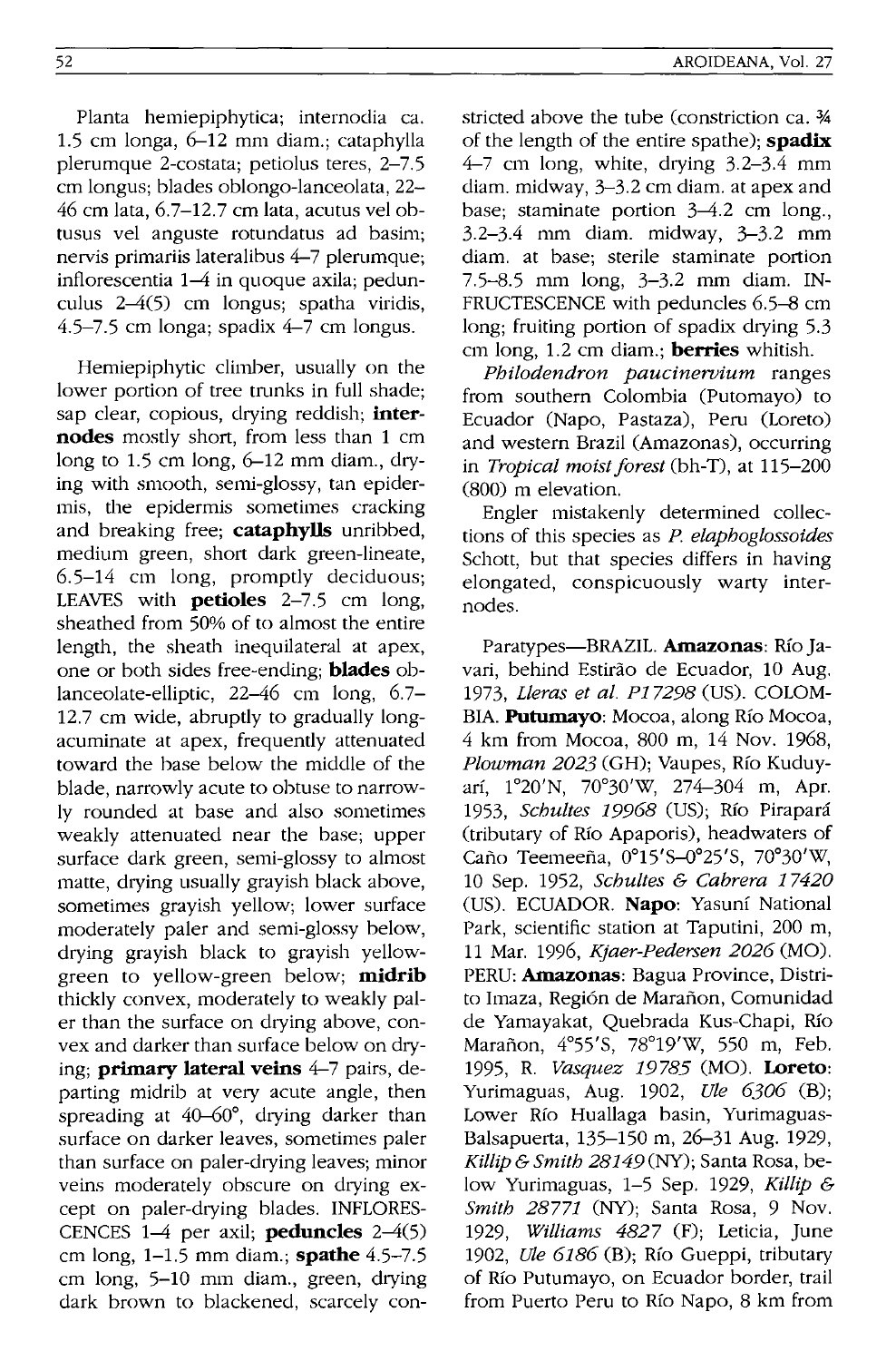mouth of river, ca. 200 m, 15 May 1978, *Gentry et at.* 21953 (MO); Maynas Province, Distrito Iquitos, Rd to Pefia Negra, 5.5 km from Quista Cocha, 150 m, 19 Feb. 1986, *Rimachi* 8147 (lBE); *Rio* Nanay, Picuruyacu, 160 m, 11 June 1976, *McDaniel & Rimachi 20690* (IBE, MO); Tocha de Astoria to Rio Mazan, near mouth of *Rio* Mazan, 14 Aug. 1973, *McDaniel* & *Rimachi*  17776 (IBE); Distrito Amazonas, Explorarna Camp, near Sucusari, *Rio* Napo, 3°20'S, n055'W, 100-140 m, 24 Feb. 1991, *Pipoly et al.* 13594 (MO); Distrito Indiana, Yanomono, Explorama Inn, between Indiana and *Rio* Napo, 1 km S of Indiana, 3°28'S, n048'W, 130 m, 18 Feb. 1981, *Gentry et al.* 31424 (MO); 3°28'S, 72°58'W, 115 m, C. *Grandez* & *N.Jaramillo* 4196(MO); between Indiana and *Rio* Amazonas, 1 km S of Indiana, 3°30'S, 73°01 'w, 130 m, 17 June 1986, *Gentry et al.* 54644 (MO); Explorama Inn, 3°30'S, 73°03'W, 15 Feb. 1989, *Gentry et al.* 65853 (MO); 3°28'S, n048'W, 120 m, 27 July 1980, *Gentry et al.*  29138 (MO); Distrito Mazan, Rio Amazonas, 3 km below Varadero de Mazan, 130 m, 9 Nov. 1979, *McDaniel* & *Rimachi*  23252 (lBE); trail from Indiana on *Rio*  Amazonas and *Rio* Napo, ca. 200 m, 24 May 1978, *Gentry et al.* 22189 (MO); *Rio*  Ampiyacu, vic. village of Tierra Firme, above Estirón, ca. 2°00'S, 72°20'W, 27 Apr. 1977, *Plowman et al. 7102* (GH). **Madre de Dios:** *Rio* Manu, Cocha Cashu Station, 350 m, 27 Nov. 1980, *Foster 5940* (MO).

*Philodendron sparreorum* Croat, **sp. nov.** Type: ECUADOR. Esmeraldas: 8.8 km NW of Quininde, 85 km SE of Esmeraldas, 270 m, 0°26'N, 79°03'W, 31 Mar. 1983, *Croat* 55555 (holotype, M0-3641840-42; isotypes, AAU, B, F, K, NY, QCA, QCNE, US). Figures 15- 18.

Planta hemiepiphytica; internodia 2-6 cm longa, 2-6 cm diam.; petiolus (30)46- 102 cm longus; lamina anguste ovato-cordata vel ovato-triangula, 40-67 cm longa, 25-57 cm lata; venas basalis 6-10 utroque, 1-2 libre ad basim; nervis primariis lateralibus 4-8 utroque; inflorescentia 2-7 in quoque axilla; pedunculus 8-21(25) cm longus; spatha 7.5-10 cm longa, versicolorous; pistillum viridulous, cum stylus prolongatus.

Appressed hemiepiphyte, climbing to 5 m high; stems usually 1.5-3 m long; roots elongated, to 5 mm diam., epidermis drying dark brown, smooth, semi-glossy, weakly folded, sometimes flaking; **internodes** 2-6 cm long, 2-6 cm diam.; epidermis drying smooth but folded and wrinkled, light brown to yellow-brown and closely longitudinally wrinkled; **cataphylls** unribbed, 25-28 cm long. LEAVES with **petioles** subterete, obtusely and weakly flattened adaxially (30)46-102 cm long, drying dark brown, to ca. 1 cm diam. midway, sheathed (8)14-23 cm when subtending an inflorescence; **blades** narrowly ovate-cordate to ovate-triangular, 40-67 cm long, 25-57 cm wide, subcoriaceous, weakly bicolorous, dark green and semiglossy above, slightly paler and weakly purple-tinged below, drying light grayish green to grey or dark yellow-brown above, light yellowish green to yellowbrown below, abruptly acuminate at apex, prominently lobed at base, the lobes mostly broadly rounded, incurved toward sinus; sinus hippocrepiform to arcuate or closed; **midrib**  $\pm$  flat above, drying weakly raised, medially sunken toward apex, convex and paler below, drying convex and paler; **primary lateral veins** 4-8 per side, usually alternating with interprimary veins (these only slightly less prominent than primary lateral veins), arising at a steep angle then spreading at 55-75°, weakly sunken above, drying weakly raised and slightly paler above, convex and paler below, drying convex, much paler and yellowish-brown; **basal veins**  6-10 per side, 1-2 free to the base, the 3rd pair coalesced with higher order veins 3.5-11 cm; posterior rib nearly straight, 11-17.5 cm long, naked 2.5-4 cm along the sinus; minor veins moderately visible; secretory ducts visible, intermittent; lower surface weakly granular at  $30\times$  magnification. INFLORESCENCES 2-7(12) per axil, producing a strong sweet scent of citrus; prophylls pink, 2-ribbed, one rib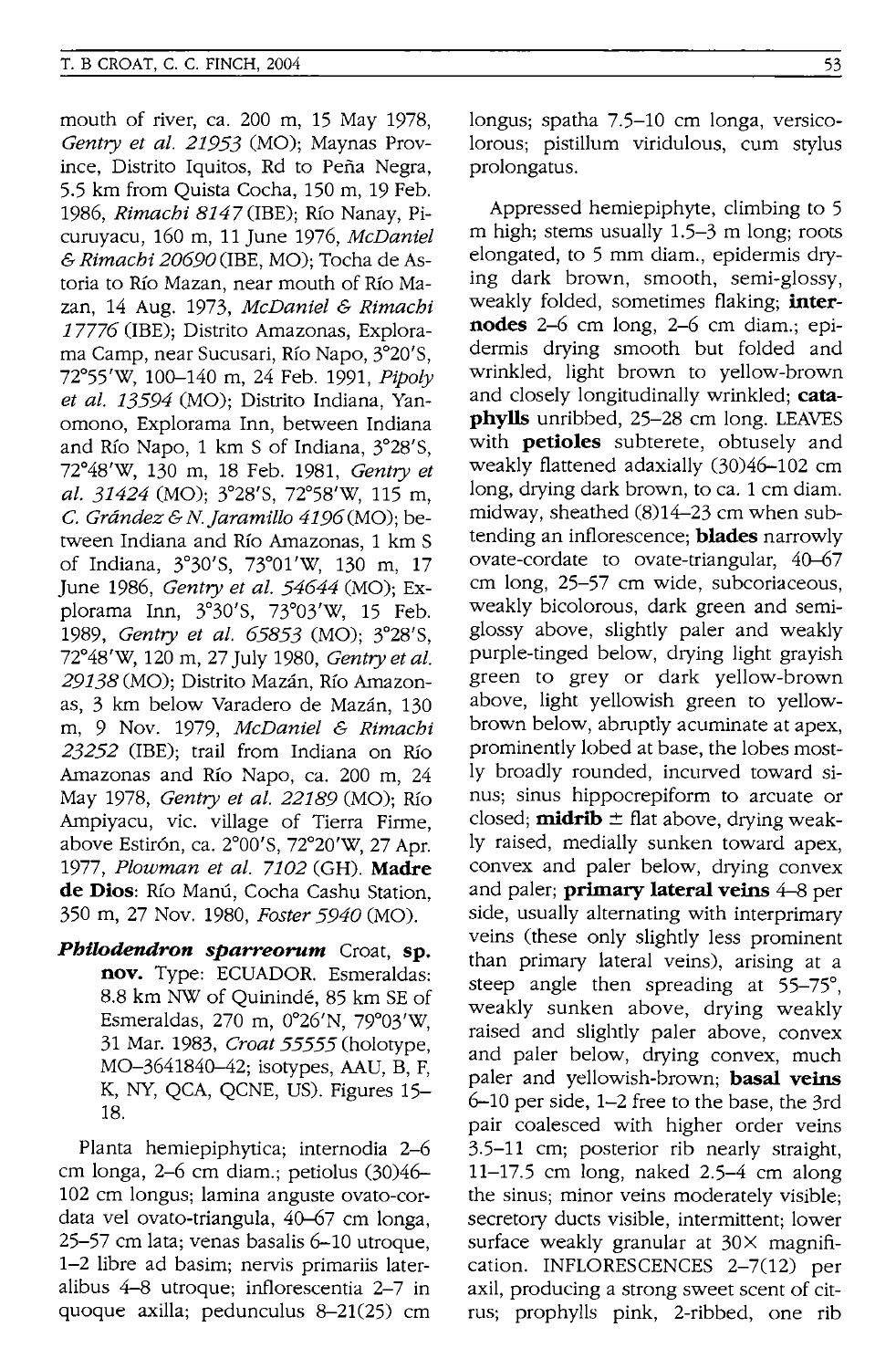

Figs. 15–18. *Philodendron sparreorum* Croat —15 (top L). (*Croat 83357*). Habit of flow-<br>ering plant showing abaxial surface. —16, —17, —18 (*Croat et al. 72311*). —16 (top R).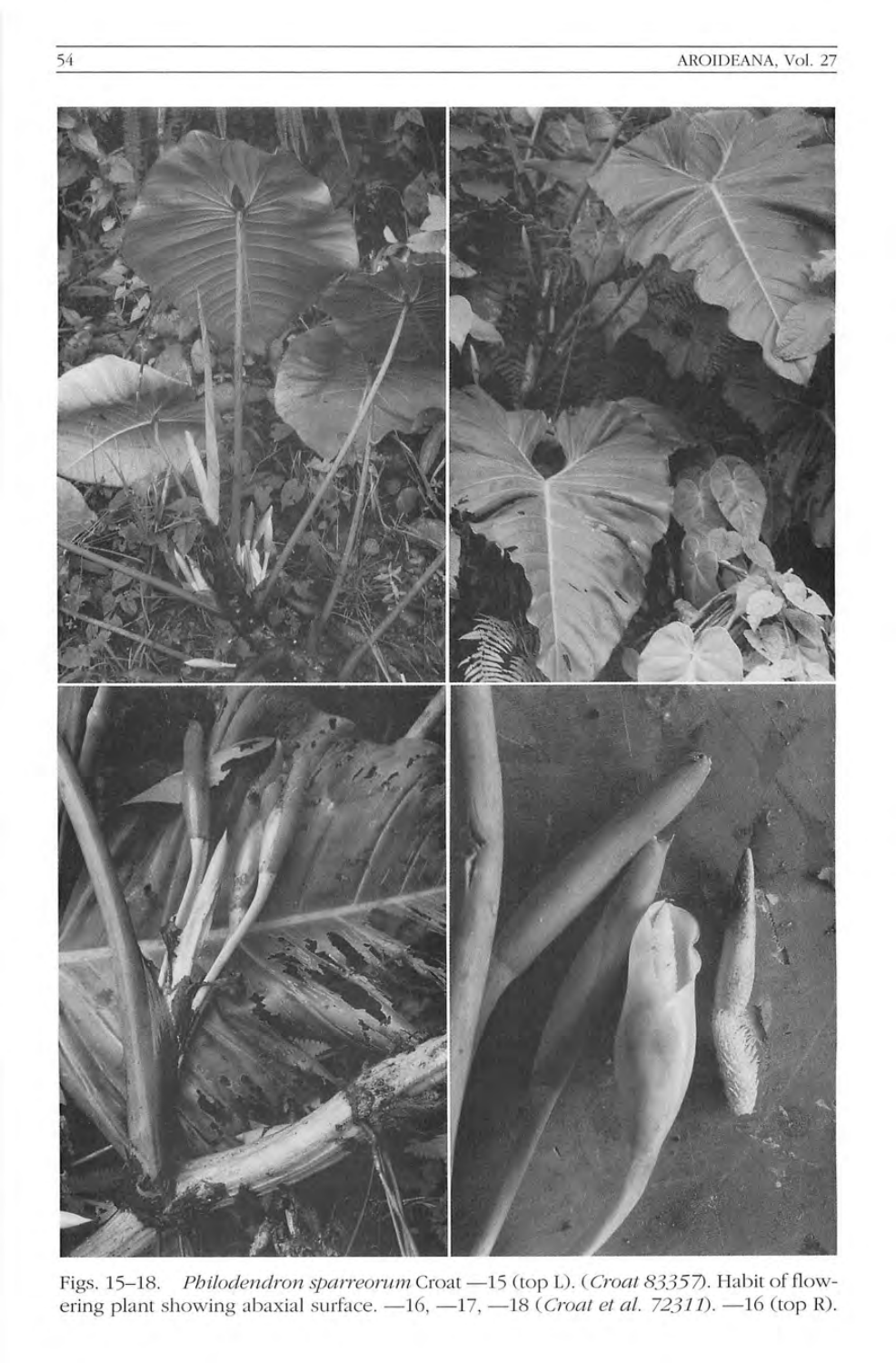blunt, the other acute; **peduncles** pale green to pink,  $8-21(25)$  cm long, drying  $3-$ 7 mm diam., gray-brown; peduncle & spathe flattened dorsiventrally; **spathe**  7.5-10 cm long, scarcely differentiated into tube and blade; outer surface at first pale green to yellowish, with salmon-colored flush, becoming deep salmon to red-orange, sometime greenish to yellow-green on tube and peach-colored to orange on blade, sometimes reported as yellow, orange or red throughout, drying reddish brown; inner surface whitish or cream, suffused with peach or cream-pink above middle; **spadix** ± cream-colored, 6-9.5 cm long; pistillate portion pale green, 2.5- 3 cm long in front, 9-10.5 mm diam. midway, about as wide as the sterile male flowers; **pistils** pale green, with elongate protruding style 6-8 mm long, 0.4 mm diam., directed toward the apex, articulated and falling off just above the ovary with age; stigmas globular, ca. 1 mm long, 1.3- 1.4 mm diam. at apex, slightly narrower on ovary, the apex almost circular to irregularly angular, often 5-sided, the margin thick and raised; locules 8-9; ovules 1 per locule, borne in a gelatinous envelope 0.7-0.8 mm long; **ovules** 0.35 mm long, funicle much shorter than ovule; staminate portion 4.2-6 cm long, barely or not at all constricted, with the sterile portion obscure,  $6-9$  mm diam., broadest in lower  $\frac{1}{3}$ ; sterile staminate portion short, inconspicuous, slightly narrower than fertile portions; staminate flowers 1.4-1.7 mm diam., 4-5-androus. **Berries** pale green to orange; seeds oblong-elliptic, brown on drying, 1.5-1.6 mm long, 0.6-0.7 mm diam.

*Philodendron sparreorum* ranges from Colombia to Ecuador, along the Pacific slopes in Colombia (Cauca, Chocó and Nariño Departments) and along the lower Pacific slopes of the Andes, at 30-1,100 m

elevation, in Ecuador (Cotopaxi, EI Oro, Esmeraldas, Guayas, Los Rios and Pichincha Provinces). The species occurs in *Tropical wet forest* (bmh-T), *Premontane wet forest* (bmh-P) and *Premontane pluvial forest* (bp-P).

The species is recognized by its thick internodes, often longer than broad and drying with a smooth, light brown epidermis, as well as by its narrowly ovate-cordate blades with pale-drying major veins. More critical for recognition are the clusters of numerous, small, more or less pale orange inflorescences in one or more leaf axils, and especially the unusual pistils that have long, protruding, tapering styles.

*Madison* & *Besse 7016* is described as having 12 inflorescences per axil, with the inflorescences smelling of cinnamon. *Camp 3701* also reports that there were up to 12 inflorescences "per cluster", but the number of inflorescences present in both collections is abnormal. *Pitman* & *Bass* 823 describes the sap as white, a feature not reported in other collections.

One collection, *Tipaz et al.* 2175, reports the spadix as "rosado claro" and Au*lestia et al.* 447 reports the spadix as "rosada". This is presumably an erroneous report that was presumably describing the spathe rather than the spadix.

This species was treated in the *Flora of the Rio Palenque Science Center* (Dodson & Gentry, 1978) as *P. riparium* Engler. However, the latter species has only 2 inflorescences per axil and spathes that are much thicker, up to 2.5 cm in diameter. In addition, *P. riparium* has a typical discoid style (rather than a slender, tapered style) and a depressed-globose stigma.

Another new species from Nariño Department in Colombia Qunin-Barbacoas, *Croat* 72437), is very similar in leaf shape and coloration, and also has small inflo-

 $\leftarrow$ 

Habit showing adaxial surface.  $-17$  (bottom L). Stem showing long internodes and a cluster of  $4$  inflorescences in various stages.  $-18$  (bottom R). Close-up of inflorescences with two closed spathes, one spathe at anthesis and an excised spadix with elongated pistils.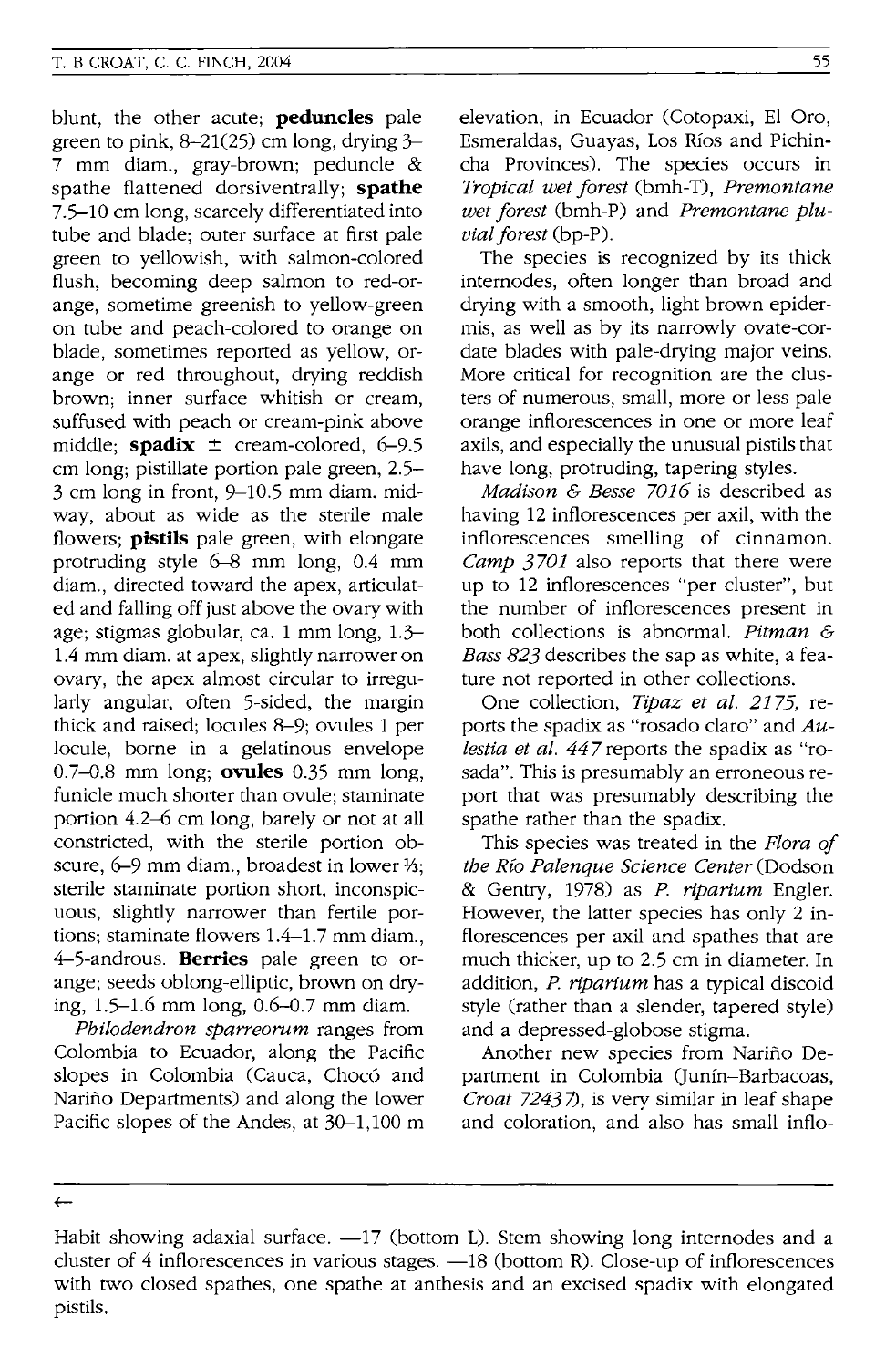rescences but differs in having short, sessile styles, rather than the long protruding styles.

Paratypes-COLOMBIA. Cauca: Along rd between Popayan and Juntas via Viente de Julio Popayan, 17 km W of summit, 2°31'18"N, 77°01'56"w, 1,280 m, 19 July *1997, Croat* & *Gaskin 80104* (JAUP, MO). Chocó: Hwy Bolivar-Quibdó, km 137.8, at cross, Rio Atrato, 5°40'N, 76°20'W, 910 m, 11 Mar. 1984, *Juncosa* 2438 (COL, MO); along road between Quibdó and Istmina, 6.6 km S of Quibdo, 5°33'N, 76°37'W, 100 m, 17 Dec. 1980, *Croat* 52157 (MO). Nariño: Junín-Barbacoas, 1.9 km NE of Junfn, 1°21'N, 78°06'w, 1,130 m, 27 Feb. *1992, Croat* 72425 (MO). ECUADOR. Cotopaxi: Quevedo-Latacunga, 44.7 km E of Quevedo, 12.4 km E of La Maná, 0°51'S, 79°12'W, 400 m, 5 Apr. 1983, *Croat 55861*  (MO); Cantón Pulilí, Quevedo-Latacunga, 55.5 km from Quevedo, 23.5 km E of La Maná, 0°53'S, 79°04'W, 930-950 m, 10 Oct. *1983, Croat 57050* (MO, QCNE); 1 km N of Pacayacu, 14 km N of Rio Guasaganda, at Guasaganda, 22 km N of Palmar (village NE of La Maná on Quevedo-Latacunga Rd, 13 km NE of La Maná),  $0^{\circ}41'30''S$ , 79°6'30''W, 670 m, 11 Oct. 1983, *Croat 57079* (MO, WU). **El** Oro: Santa Rosa, 11 km W of Piñas on new rd to Sta. Rosa, 850 m, 8 Oct. 1979, *Dodson et al. 9018* (MO). Esmeraldas: Lita-San Lorenzo Rd., 10-20 km NW of Lita, 0°55'N, 78°35'W, 800 m, 12 May 1991, *Gentry et al. 70126* (MO); 15.5 km W of Lita, 0°55'N, 78°28'W, 705 m, 22 Feb. 1992, *Croat 72370* (MO); 0.9 km E of EI Durango, 19.8 km W of Alto Tambo, 0°52'N, 78°27'06"W, 350 m, 8 July *1998, Croat et al.* 82514 (MO); La Tola, vic. Olmedo, 1°10'N, 79°03'W, 3 m, 22 May 1994, *Cornejo* & *Bonijaz 2648*  (GUAY, MO); La Tola, 17 Dec. 1984, *Lescure* 2243 (CAY); vic. Alto Tambo, 19.4 km W of Río Lita,  $0^{\circ}54'N$ ,  $78^{\circ}32'41''W$ , 829 m, 5 Oct. 1999, *Croat et al.* 82999 (MO); 44.3 km W of Rio Lita, 3.2 km W of EI Durango, 1°04'06"N, *78°38'* 49"W, 309 m, 6 Oct. 1999, *Croat et al. 83038* (CM, MO, QCA); 11.8 km E of Rfo Tululbf, 25 km E of Gasolinera San Lorenzo E of downtown San Lorenzo, 1°06'38"N, 78°42'31''W, 125 m, 7 Oct. 1999, *Croat et al. 83109* (MO); 15.8 km W of Rio Lita Bridge (new), 0°53'45"N, 78°31'57"W, 800 m, 9 Oct. 1999, *Croatetal.* 83161 (MO); 26.9 km WofRio Lita, 13.2 km E of El Durango,  $0^{\circ}58'06''N$ , 78°33'45''W, 735 m, 17 Oct. 1999, *Croat et al.* 83385 (MO, USM); along rd to Rio Tululbf, from main Lita-San Lorenzo Hwy, 33 km E of Gasolinera San Lorenzo, at edge of San Lorenzo, along Rio San Jose, 1.1 km N of main Hwy, 1°04'44"N, 78°38'59''W, 59 m, 12 July 2000, *Croat et al. 83901* (MO); San Lorenzo-Mataje, 1.9 km E of Mataje, 16.4 km W of main Lita-San Lorenzo Hwy, 1°02'52"N, 78°43'01''W, 45 m, 14 July 2000, *Croat et al.* 83986 (MO); 11.6 km N of Gasolinera San Lorenzo, 1.4 km W of main Lita-San Lorenzo Rd., 1°14'42"N, *78°45'* 26''W, 63 m, 15 July 2000, *Croat et al. 84038* (MO); La Tola, 1°11'S, 79°01'W, 5 m, 28 Feb. 2000, *Cornejo* & *Bonijaz*  6943 (GUAY, MO); Rio Santiago at Concepion, 1°03'00"N, 78°49'00''W, 30 m, 4 Sep. 1980, *Holm-Nielsen et al. 25962*  (AAU); Awa Reserve, community of Mataje, 1°15'N, 78°40'W, 225 m, 31 Oct. 1994, *Ortiz* & *Montesdeoca* 23 (MO, NY); vic. Lita, on the Ibarra-San Lorenzo RR, 550- 650 m, 11 June 1978, *Madison et al. 5253*  (SEL, US); Rio Cayapa, Zapallo Grande, 0°48'N, 78°54'W, 100 m, 25 June 1982, *Kvist* & *Asanza 40310* (QCA); 200 m, 19- 25 Oct. 1983, *Barfod et al. 48403* (AAU); *Kvist et al. 48403* (AAU); *Kvist 40849*  (QCNE); Cooperativa Atahualpa, 1°00'N, 79°00'W, 200 m, 3 Sep. 1980, *Holm-Nielsen et al.* 25858 (MO); Rio San Miguel, 1 hour upstream from San Miguel de Cayapas, 0043'N, 78°52'W, 220 m, 1 Sep. 1980, *Holm-Nielsen et al.* 25449 (MO); Eloy Alfaro, Comuna de San Miguel, La Cooperativa, Río San Miguel,  $0^{\circ}44'$ N, 78°54′W, 110-160 m, 12 Sep. 1993, *Yanez et al.*  2546 (MO, QCNE); 0°44'00"N, 78°54'00''W, 110-160 m, 12 Sep. 1993, *Yanez A.* 1546 (QCNE). Esmeraldas-Borbon, 15.1 km N of Lagarto, 2.1 km N of turnoff to Borbon from Lagarto-La Tola Rd, 1°05'N, 79°11'W, 50 m, 17 Mar. 1992, *Croat 73095* (MO, Q, WU); Reserva Ecologica Cotacachi-Cayapas, Charco Vicente,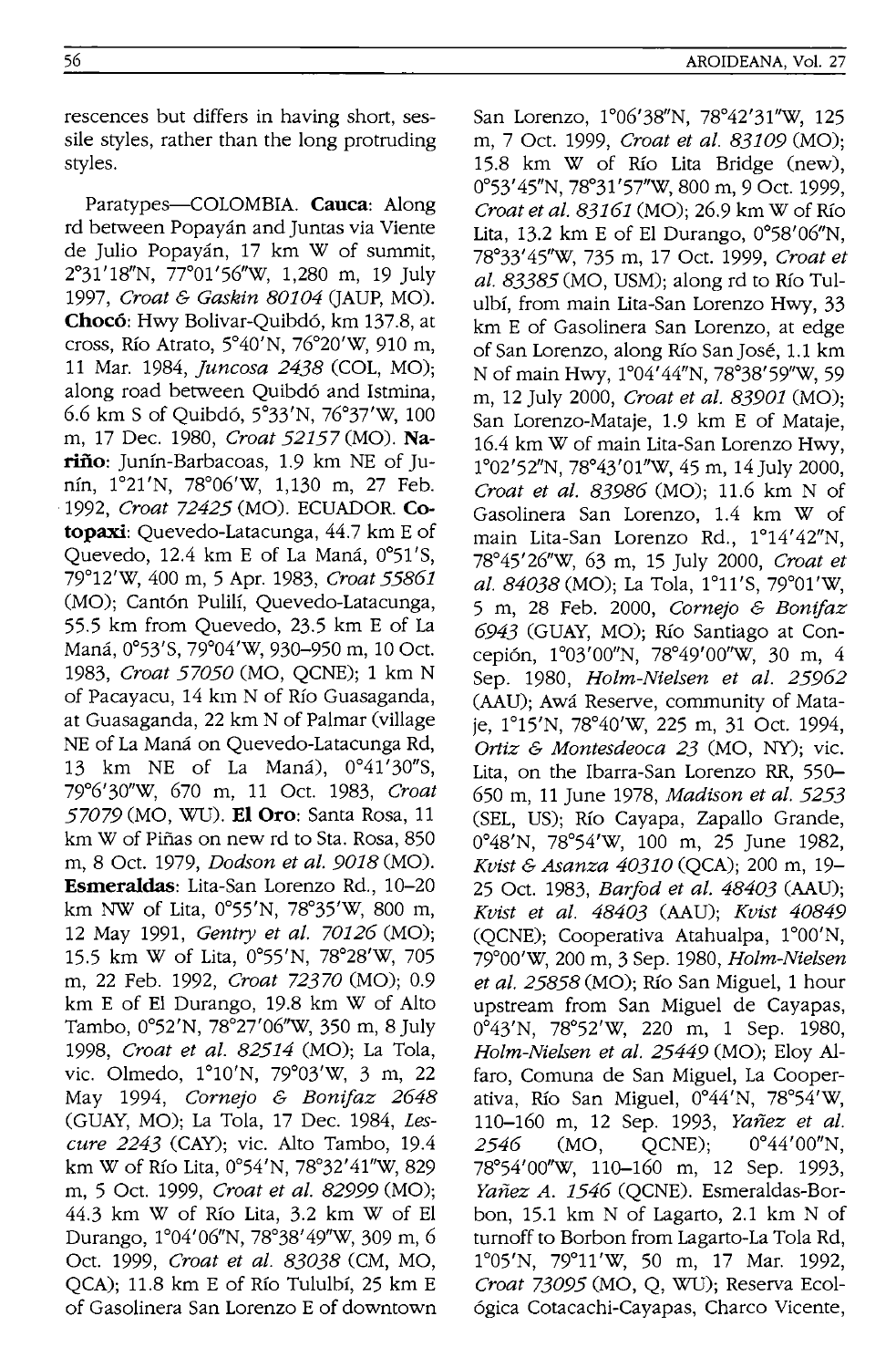Río San Miguel, 0°43'N, 78°53'W, 150 m, 6-9 Sep. 1993, *Palacios* & *Tirado 11341*  (MO, QCNE); "La Mayronga" ENDESA, 1°05'N, 79°10'W, 90 m, 26 Oct. 1993, *Jaramillo 15567* (QCA); Quinindé, 0°21'N, 79°44'W, 400--600 m, 16 Nov. 1994, *Bass* & *Pitman 260* (MO, NY, QCNE, US); Jct. of Río Blanco and Río Ouinidé, 0°20'S, 79°28'W, 10 m, 27 July 2001, *Cornejo* & *Bonijaz 7207* (GUAY, MO); Mache-Chindul Ecological Reserve, Bilsa Biological Station, Mache Mountains, 35 km W of Quininde, 5 km W of Santa Isabel, 0°21 N, 79°44'00"W, 400-600 m, 21 Nov. 1994, *Clark* & *Bergman 301* (MO); 12 Oct. 1994, *Pitman* & *Bass* 823 (MO, QCNE); 500 m, 6 Jan. 1997, *Clark et al.* 3753 (MO, QCNE); 20 Mar. 1998, *Clark* & *Pallis 4825*  (MO, QCNE, US); Lita-San Lorenzo, 40.1 km W of Lita, 0°56'N, 78°40'W, 350 m, 21 Feb. 1992, *Croat* 72311 (MO); Parroquia Ricaurte, Centro Pambilar, 1°08'N, 78°36'w, 500 m, 21 Jan. 1993, *Aulestia* & *Aulestia* 932 (MO, QCNE); Parroquia Mataje, Reserva Etnica Awá, Centro Mataje, 1°08'N, 78°33'W, 200 m, 21 Sep. 1992, *Aulestia et al.* 447 (MO, QCNE); 1°11'44"N, 78°34'29''W, 200 m, 17 Nov. 2000, *Ramirez et al.* 16 (B, MO, QCNE, US); *Cuascota* & *Grupo de Post-Grado* 249 (MO, QCNE); Reserva Etnica Awa, Centro Guadualito, 1°15'N, 78°40'W, 80 m, 20-29 July 1992, *Aulestia et al.* 192 (MEXU, MO, QCNE); 17 Aug. 1967, *Sparre 18075* (S); km 369 on Quito-San Lorenzo RR, 12 July *1964,]ativa*  743 (S); La Florida-Rio Mataje, 1°17'00"N, 78°50'00''W, 60 m, 18 Feb. 1993, *Jaramillo 15066* (QCA); new rd to "Proyecto NO", km 8-10, 19 Aug. 1967, *Sparre* 18214 (S); Alto Tambo, Recinto Ventanas, 800 m SW of Río Carolina, 0°55'N, 78°38'W, 390 m, 23 Oct. 1999, *Valenzuela et al.* 638 (MO, QCNE); Centro Ricaurte, 1°10'N, 78°32'W, 300 m, 25 Oct. 1992, *Tipaz et al. 2175*  (MO, NY, QCNE); Reserva Etnica Awa, Parroquia Alto Tambo, Centro de la Uni6n, Cañón del Río Mira, 0°52'N, 78°26'W, 250 m, 22 Mar. 1993, *Aulestia* & *Aulestia 1399*  (MO, QCNE). **Guayas:** Bucay, 304-381 m, 8-15June 1945, *CampE-3701A(MO,* NY); Cañar-Chimborazo-Bolívar, ca. Bucay, 305-381 m, 8-15 June 1945, Camp E-3701

(AAU, S). **Los Rios:** 7 km E of Patricia Pilar, 304 m, 28 July 1980, *Hansen 7844*  (MO); Hacienda Monica, 12 km E of San Carlos, 180 m, 3 Nov. 1967, *Sparre 19372*  (S); Hacienda Clementina, near Puerta Negra, 1040'S, 79°21'W, 200 m, 9 Oct. 2003, *Stahl* & *Cornejo* 6157 (GUAY); Patricia Pilar-24 de Mayo, La Centinela, 600 m, 27 Nov. 1978, *Dodson* 7289 (MO, SEL); 0°36'00"S, 79°18'00"W, 300-400 m, 1 July *1977, litis et al. E-94* (WIS); Centro Scientffico Rio Palenque, 200 m, 1 Sep. 1976, *Croat 38705* (MO); 150-220 m, 20 July *1975, Dodson* 5876 (SEL); 12 Nov. 1979, *Schupp 47* (F, SEL); 0°30'00"S, 79°20'00"W, 150-220 m, 5-14 Mar. 1977, *Dodson 6659*  (SEL). **Manabi:** Cerro Pata de Pajaro, 12 km E of Pedernales, above La Humedad, OOOl'N, 79°58'W, 380-450 m, 12 Nov. *1998, Delinks* & *Robles* 157 (QCNE). **Pichincha:** vic. Hotel Tinalandia, Rio Toachi, 9.6 km E of Sto Domingo de los Colorados, 0°16'S, 79°07'W, 600 m, 2 Apr. *1983, Croat* 55682 (M, MO, QCA); km 147 on Quito-La Independencia Hwy (between Puerto Quito and Rio Esmeraldas bridge), 0°07'N, 79°20'W, 200 m, 08 Apr. *1989, Grayum* & *Zamora* 9368 (MO); Sto. Domingo de Los Colorados, Hospedaje Mi Cuchita, just W of town,  $0^{\circ}14'$ S, 79°08'W, 600 m, May 1986, *Hammel* & *Trainer*  15882 (MO); Peripa, SW of Sto. Domingo, 0°09' 34"S, 78°28' 43''W, 250 m, 25 June *1998, Croat* & *Nunez 82052* (MO, QCNE); km 113, Nanegalito-Pto. Quito Rd, Endesa Reserve, 0004'52"N, 79°01'44''W, 602 m, 22 July 1998, *Croat* 82835 (MO); 14 Oct. 1992, *Ingram 1617* (SEL); 0°05'N, 79°02'W, 800 m, 4 Mar. 1984, *Rodriguez*  271 (QCA); 0°03'N, 79°07'W, 710 m, 19 Mar. 1992, *Croat 73182* (MO); Montañas de Ilah, La Centinela, 600 m, 21 Jan. 1992, *Ingram* 1231 (SEL); hills N of Alluriquin, 950 m, 21 Apr. 1977, *Madison 4096*  (QCA); Bosque Protector La Perla, Sto. Domingo-Quininde, km 41, 0°0'49"- 0002'08"S, 79°22'21-79°22'32"W, 220 m, 11 Aug. 1990, *Zak et al.* 5697(QCNE); Quito-Sto. Domingo, SW of Chiriboga, km 89-90 from Quito, 0°20'00"S, 78°52'00"W, 1,100 m, 8 July 1979, *Lojtnant* & *Molau 15651*  (AAU); Bosque Protector Las Perlas,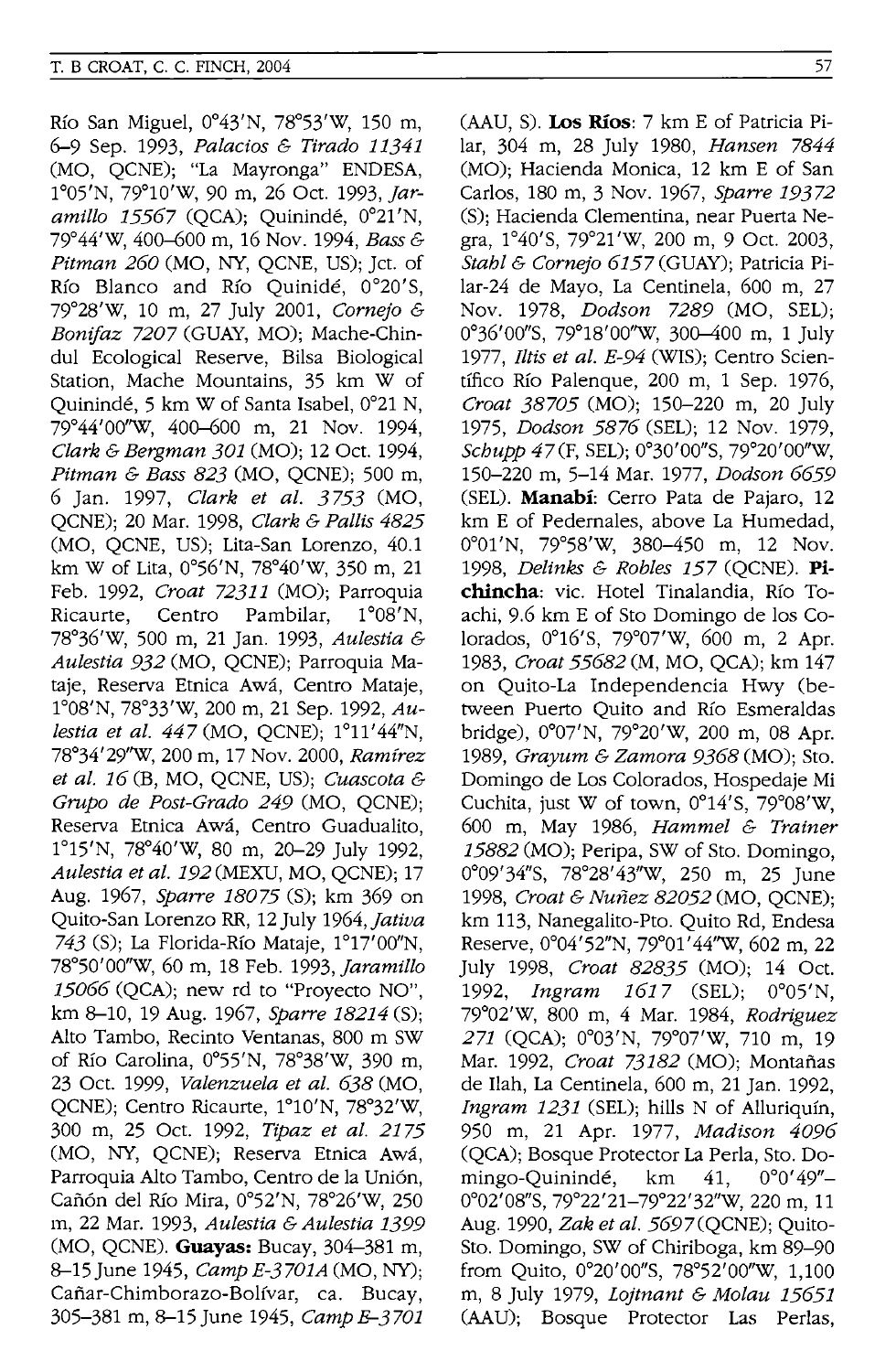0°00' 49"S, 79°22'21''W, 220 m, 3 June 1990, Zak et al. 5479 (OCA): Toáchi, at confluence between Río Pilatón and Río Toáchi, 850 m, 9 Sep. 1967, *Sparre* 18447 (S), *Sparre* 18449 (S); Toachi, 850 m, 3 Jan. *1967, Sparre* 13858 (S).

Cultivated plants--Montañas de Ila, La Centinela, *Dodson s.n.,* (SEL 76-0091-035) vouchered as *Ingram* 1231, 21 Jan. 1992 (SEL) , 4 May 1992, *Ingram* 1416 (SEL); 9 May 1991, *Croat 71801* (CM, MO); 4 May *1992, Ingram* 1416 (MO); Hills N of Alluriqufn, 800-1000 m, *Madison 4096* (SEL 77-2098), vouchered as *Madison 6746*  (SEL) and *Ingram 1205* (MO, SEL); 24 Feb. *1997, Croat* 79465 (CM, F, MO, SEL); 3 Dec. 1991, *Ingram 1205* (MO).

*Philodendron werkhoveniae* Croat, **sp. nov.** Type: SURINAM, Kappel Savanna, originally collected by *Determann*  & *Perry s.n.,* Cultivated at Atlanta Botanical Garden (91-1484), *Croat*  79413 (holotype, M0-05054485; isotypes, B, CAY, COL, K, NY, P, SEL, SU-RINAM, U, UB, US). Figures 19-22.

Planta terrestris; cataphylla persistens intacta; internodia brevia, 1.5 cm diam.; petiolus subteres, (24)40-55 cm longus; lamina 26-35 cm longa, profunde 3-lobata; nervis primariis lateralibus 2-4 utroque (lobus medius); inflorescentia solitarius; pedunculus (5)11-13 cm longus, 7 mm diam.; spatha 6-8 cm longa; tubo 4.0-4.5 cm longo, 1.8-2.2 cm diam., viridis vel pallide luteus; spadix 6.5 cm longus, parte pistillata 1.8-2.2 cm longa, 9-11 mm diam.

Terrestrial, on boulders or as a low epiphyte; often growing on talus in groups of 5-8 stems; **internodes** short, to 1.5 cm diam.; **cataphylls** persisting intact at upper nodes, with thin, brown epidermis. LEAVES with **petioles** subterete, slightly flattened adaxially, bluntly I-angular on 1 side, (24)40-55 cm long, moderately firm, dark green, weakly glossy or matte; **blades** 26-35 cm long, deeply 3-lobed to within 1.5–2.5 cm of base, subcoriaceous, matte, moderately bicolorous, dark green above, the lobes arching, with tips turned downward, narrowly acuminate at apex

(often merely acute on lateral lobes); medial lobe more or less elliptic, (22)26-35 cm long, (6.3)8.2-12.3 cm wide, narrowly confluent onto the lateral lobes; lateral lobes inequilateral, attenuate at base, falcate, curved toward the apex, (13)22-24 cm long, (2)4-9 cm wide; **midrib** sunken above, narrowly raised and darker below; **primary lateral veins** deeply sunkenquilted above, pleated-raised, darker and matte below, drying slightly paler than surface, 2-4 pairs on medial lobe, mostly aggregated in lower half of lobe, arising at 20-35°, 6-9 pairs on lateral lobes, joined into a posterior rib extending straight into the lateral lobe, with the veins pinnately arranged on both sides, several coalesced 4.5-6 cm; minor veins moderately distinct, dark and fine below, somewhat raised on drying; cross-veins distinct on drying. IN-FLORESCENCE solitary; **peduncle** (5)11- 13 cm long, 7 mm diam., dark green, weakly glossy, coarsely pale, short greenlineate at apex and on base of tube; **spathe** 6–8 cm long; spathe tube 4–4.5 cm long, 1.8-2.2 cm diam., medium green to pale yellow, dark-green-striate outside, pale green inside; spathe blade greenish white on both surfaces; **spadix** cream-colored, stipitate 6 mm (stipe 6 mm diam., green), 6.5 cm long, slightly shorter than spathe; pistillate portion 1.8-2.2 cm long, 9-11 mm diam., pale tan; staminate portion 4 cm long, 8 mm diam., broadest at base, weakly tapered to apex; sterile staminate portion 1 cm long, 8.5-9 mm diam.; **pistils** pale green, pale yellow (post-anthesis), 1.8-2.2 cm diam., some of the uppermost much reduced and sur-

 $\rightarrow$ 

Figs. 19-22. *Philodendron werkhoveniae*  Croat -19, -20, -21 *(Selby 81-20-91)*. -19 (top L). Potted plant showing habit. -20 (top R). Blade adaxial. -21 (bottom L). Stem showing creeping habit, with persistent intact cataphylls and petioles.  $-22$ (bottom R). *(Croat* 794513). Adaxial blade surface with loose spathe and with the spadix removed.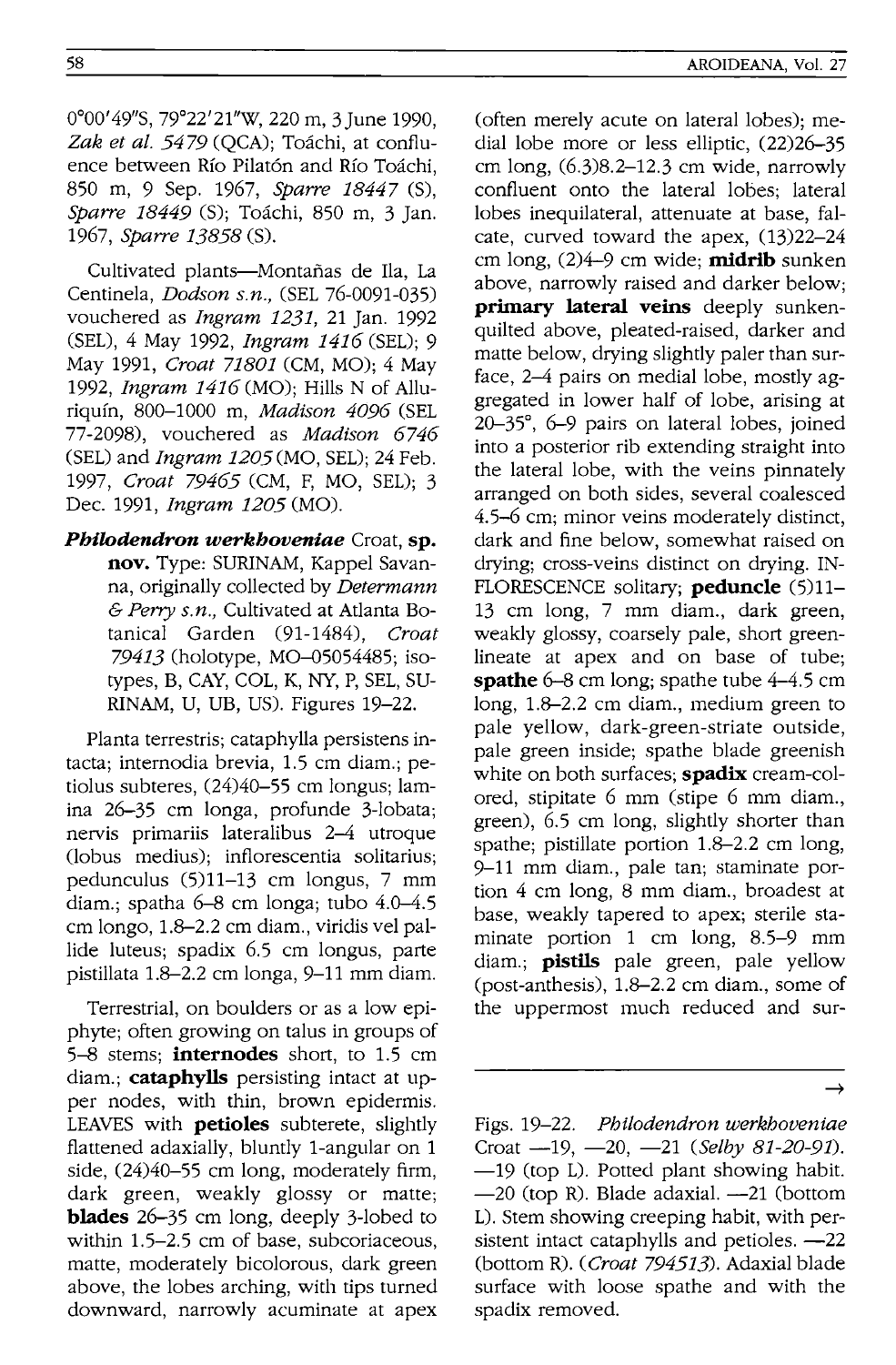